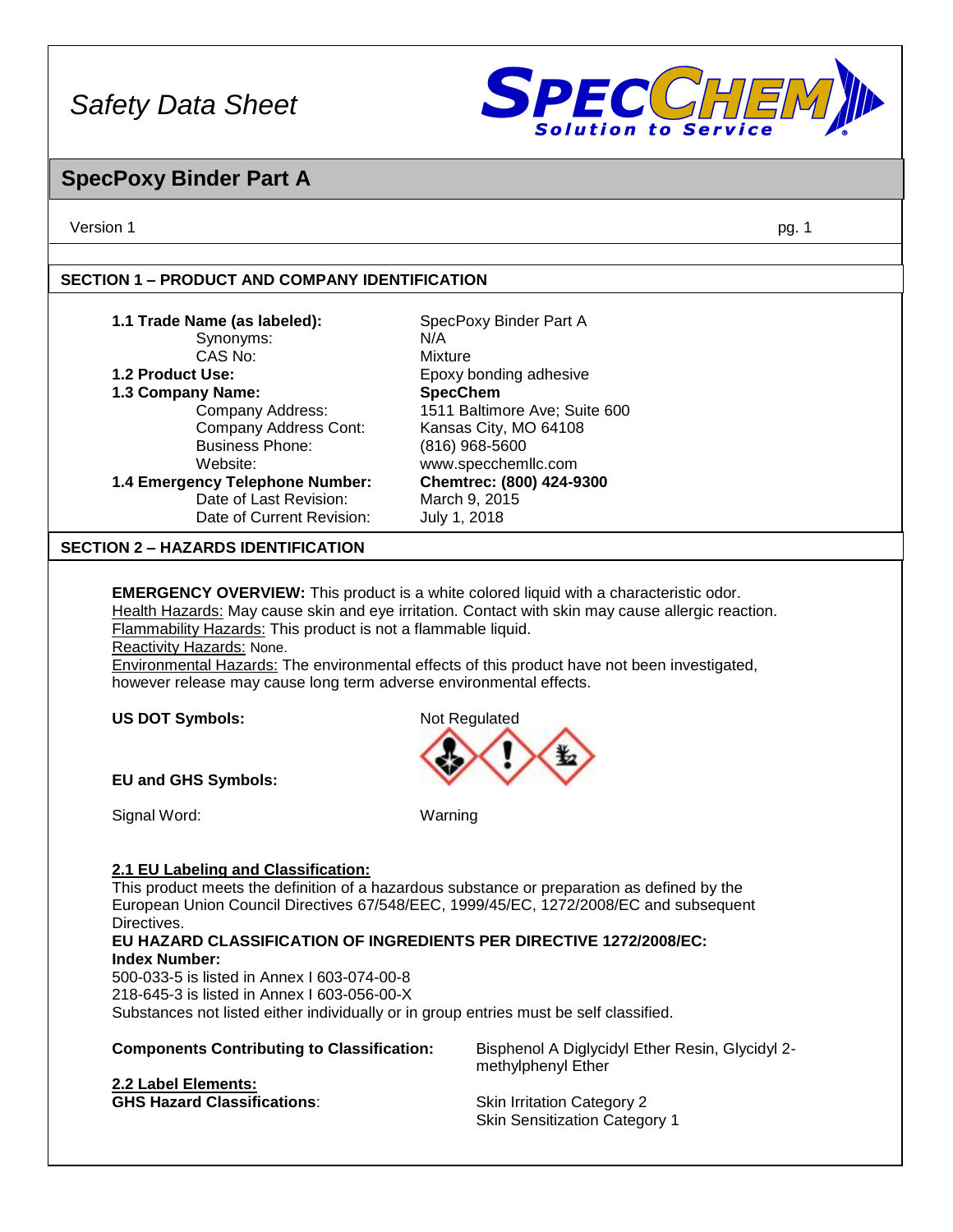

## **SpecPoxy Binder Part A**

| Version 1                                  | pg. 2                                                   |
|--------------------------------------------|---------------------------------------------------------|
|                                            | Eye Irritant Category 2                                 |
|                                            | <b>Germ Cell Mutagenicity Category 2</b>                |
|                                            | <b>Chronic Aquatic Toxicity Category 2</b>              |
| <b>Hazard Statements:</b>                  | H315 Causes skin irritation                             |
|                                            | H317 May cause an allergic skin reaction                |
|                                            | H319 Causes serious eye irritation                      |
|                                            | H341 Suspected of causing genetic defects               |
|                                            | H411 Toxic to aquatic life with long lasting            |
|                                            | effects                                                 |
| <b>Precautionary Statements:</b>           | P280 Wear protective gloves/eye protection/face         |
|                                            | protection.                                             |
|                                            | P264 Wash thoroughly after handling.                    |
|                                            | P201 Obtain special instructions before use.            |
|                                            | P202 Do not handle until all safety precautions have    |
|                                            | been read and understood.                               |
|                                            | P261 Avoid breathing                                    |
|                                            | dust/fume/gas/mist/vapours/spray.                       |
|                                            | P272 Contaminated clothing should not be allowed out    |
|                                            | of the workplace.                                       |
|                                            | P273 Avoid release to the environment                   |
| <b>Response Statements:</b>                | P302+P352 IF ON SKIN: Wash with plenty of water.        |
|                                            | P305+P351+P338 IF IN EYES: Rinse cautiously with        |
|                                            | water for several minutes. Remove contact lenses, if    |
|                                            | present and easy to do. Continue rinsing.               |
|                                            | P332+P313 If skin irritation occurs: Get medical        |
|                                            | advice/attention.                                       |
|                                            | P337+P311 If eye irritation persists: Get medical       |
|                                            | advice/attention.                                       |
|                                            | P362+P364 Take off contaminated clothing and wash       |
|                                            | it before reuse.                                        |
|                                            | P308+P313 IF exposed or concerned: Get medical          |
|                                            | advice/attention.                                       |
|                                            | P391 Collect spillage.                                  |
| <b>Storage Statements:</b>                 | P405 Store locked up.                                   |
| <b>Disposal Statements:</b>                | P501 Dispose of contents/container in accordance        |
|                                            | with local/regional/national/international regulations. |
| 2.3 Health Hazards or Risks From Exposure: |                                                         |

## **Symptoms of Overexposure by Route of Exposure:**

The most significant routes of overexposure for this product are by contact with skin or eyes. The symptoms of overexposure are described in the following paragraphs.

#### **Acute:**

Inhalation: May cause respiratory tract irritation. May cause headaches, drowsiness, or dizziness. Skin Contact: May be irritating to skin. Contact with skin may cause allergic reaction. Eye Contact: May cause irritation to the eyes.

Ingestion: May be harmful if swallowed. May cause nausea or diarrhea.

## **Chronic:** Not known.

#### **Target Organs:**

Acute: Eyes, Skin Chronic: Not known.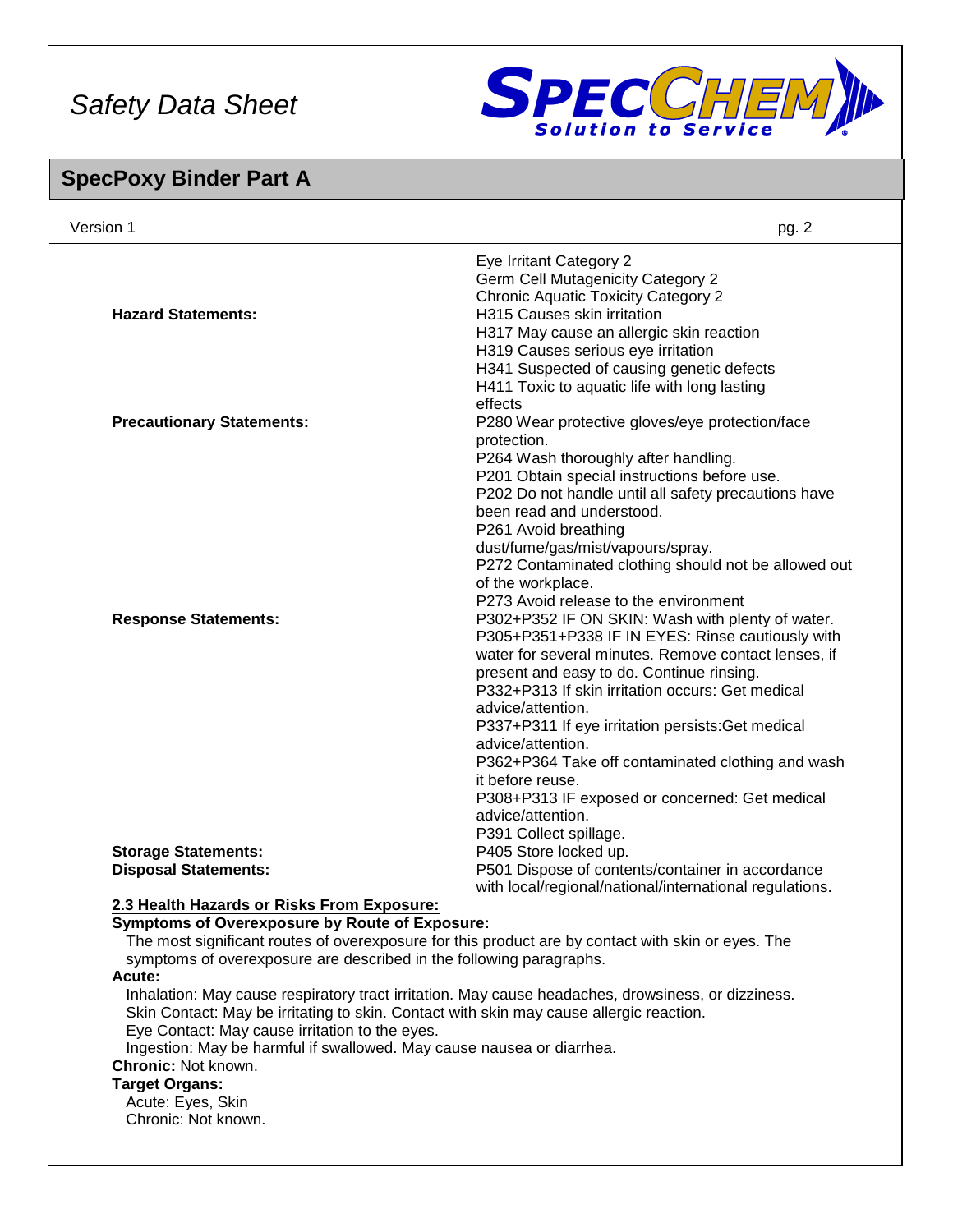

## **SpecPoxy Binder Part A**

Version 1 pg. 3

## **SECTION 3 – COMPOSITION / INFORMATION ON INGREDIENTS**

| <b>Hazardous Ingredients</b>                                                                                                      | WT%       | <b>CAS No.</b> | <b>EINECS No.</b> | <b>Hazard Classification</b>                       |
|-----------------------------------------------------------------------------------------------------------------------------------|-----------|----------------|-------------------|----------------------------------------------------|
| <b>Bisphenol A Diglycidyl</b>                                                                                                     | 60-70%    | 25068-38-6     | 500-033-5         | Skin Irrit. 2, Skin Sens. 1, Eye Irrit. 2, Aquatic |
| <b>Ether Resin</b>                                                                                                                |           |                |                   | Chronic 2                                          |
| Glycidyl 2-methylphenyl                                                                                                           | $5 - 10%$ | 2210-79-9      | 218-645-3         | Skin Irrit. 2, Skin Sens. 1, Muta. 2, Aquatic      |
| Ether                                                                                                                             |           |                |                   | Chronic 2                                          |
| Balance of other ingredients are non-hazardous or less than 1% in concentration (or 0.1% for carcinogens, reproductive toxins, or |           |                |                   |                                                    |
| respiratory sensitizers).                                                                                                         |           |                |                   |                                                    |

**Note:** All WHMIS required information is included in appropriate sections based on the ANSI Z400.1-2010 format. This product has been classified in accordance with the hazard criteria of the CPR and the MSDS contains all the information required by the CPR, EU Directives and the Japanese Industrial Standard JIS Z 7250:2000

## **SECTION 4 – FIRST AID MEASURES**

#### **4.1 Description of First Aid Measures:**

| <b>Eye Contact:</b>         | If product enters the eyes, flush with plenty of water or eye wash<br>solution for several minutes. Remove contacts if present and easy to                                                                                                                                                                                                                                                  |
|-----------------------------|---------------------------------------------------------------------------------------------------------------------------------------------------------------------------------------------------------------------------------------------------------------------------------------------------------------------------------------------------------------------------------------------|
|                             | do. Seek medical attention if irritation persists.                                                                                                                                                                                                                                                                                                                                          |
| <b>Skin Contact:</b>        | Wash skin thoroughly with soap and water after handling. Seek medical<br>attention if irritation develops and persists.                                                                                                                                                                                                                                                                     |
| Inhalation:                 | If breathing becomes difficult, remove victim to fresh air. If necessary,<br>use artificial respiration to support vital functions. Seek medical<br>attention.                                                                                                                                                                                                                              |
| Ingestion:                  | If product is swallowed, call physician or poison center immediatly. If<br>professional advice is not available, do not induce vomiting. Never<br>induce vomiting or give dilutents (milk or water) to someone who is<br>unconscious, having convulsions, or who cannot swallow. Seek medical<br>advice. Take a copy of the label and/or SDS with the victim to the health<br>professional. |
| <b>Medical Conditions</b>   |                                                                                                                                                                                                                                                                                                                                                                                             |
| <b>Generally Aggravated</b> |                                                                                                                                                                                                                                                                                                                                                                                             |
| <b>By Exposure:</b>         | Pre-existing skin, respiratory system or eye problems may be                                                                                                                                                                                                                                                                                                                                |
|                             | aggravated by prolonged contact.                                                                                                                                                                                                                                                                                                                                                            |
|                             | 4.2 Symptoms and Effects Both Acute and Delayed: Exposure to the eyes may cause irritation.                                                                                                                                                                                                                                                                                                 |
|                             | 4.3 Recommendations to Physicians: Treat symptoms and eliminate overexposure.                                                                                                                                                                                                                                                                                                               |

#### **SECTION 5 – FIRE FIGHTING MEASURES**

## **5.1 Fire Extinguishing Materials:**

**Use the following fire extinguishing materials: Water Spray:** Yes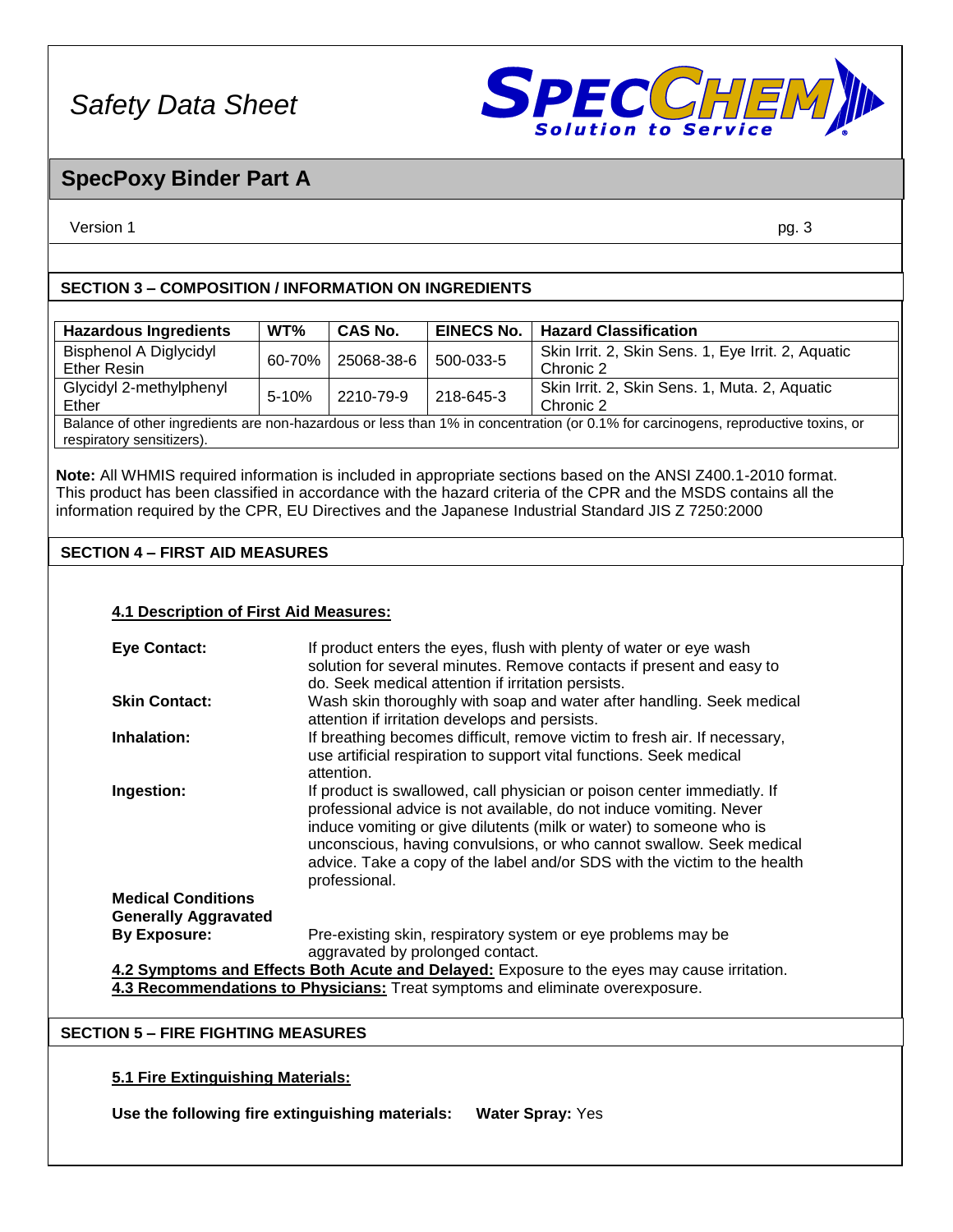

## **SpecPoxy Binder Part A**



## **SECTION 6 – ACCIDENTAL RELEASE MEASURES (STEPS FOR SPILLS)**

## **6.1 Personal Precautions, Protective Equipment and Emergency Procedures:**

Use cautious judgment when cleaning up spill. Wear suitable protective clothing, gloves, and eye/face protection.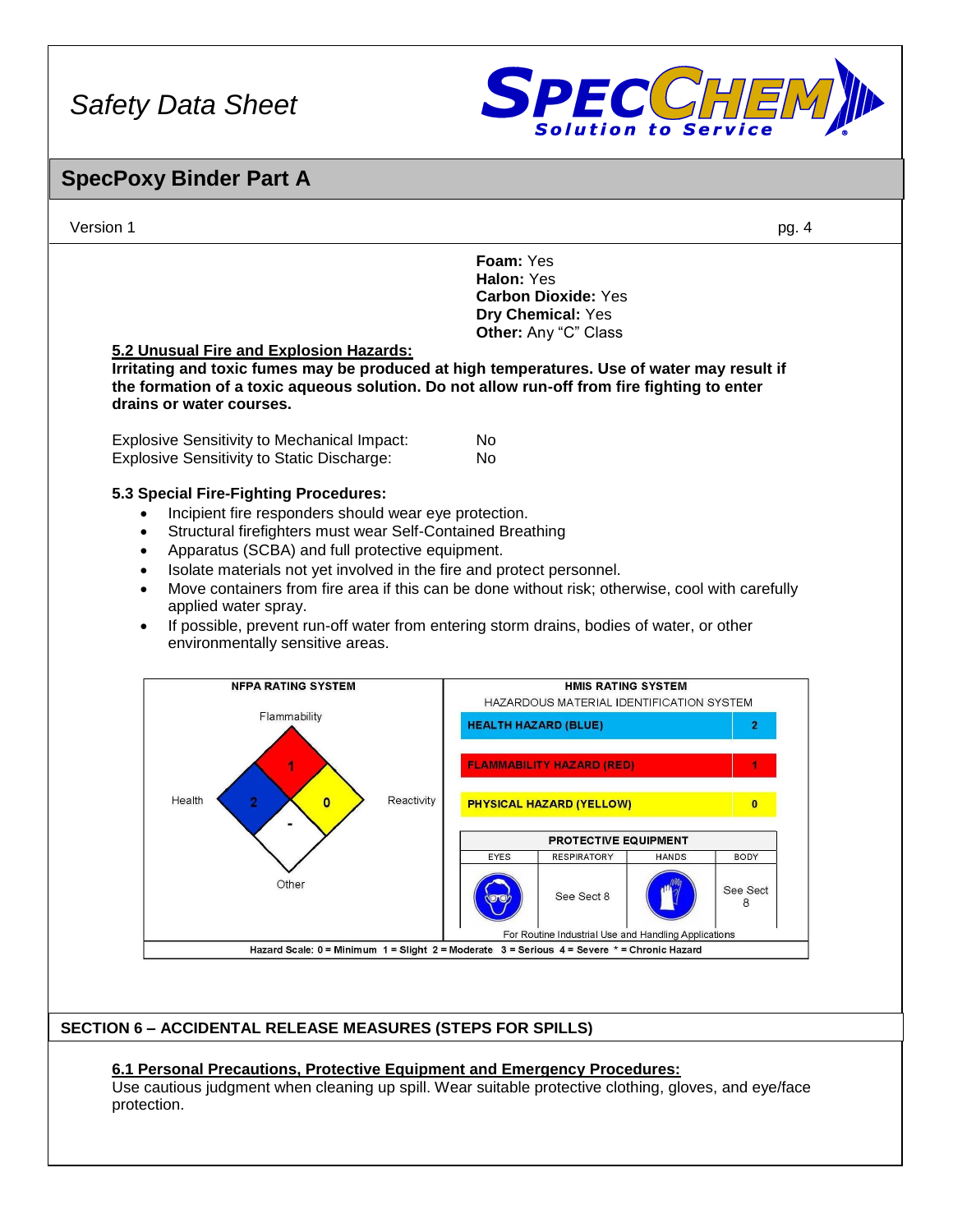

## **SpecPoxy Binder Part A**

Version 1 pg. 5

**6.2 Environmental Precautions:**

Construct a dike to prevent spreading. Keep out of sewers, storm drains, surface waters, and soils.

## **6.3 Spill and Leak Response:**

#### **Small Spills:**

- Collect material via broom or mop. Place in tightly sealed containers for proper disposal.
- Approach spill areas with caution.
- If liquid was introduced, create a dike or trench to contain material.
- Soak up with absorbent material such as clay, sand or other suitable non-reactive material.

#### **Large Spills:**

- Place in leak-proof containers. Seal tightly for proper disposal.
- Dispose of in accordance with U.S. Federal, State, and local hazardous waste disposal regulations and those of Canada and its Provinces, those of Australia, Japan and EU Member States (see Section 13, Disposal Considerations).

## **SECTION 7 - HANDLING AND STORAGE**

#### **7.1 Precautions for Safe Handling:**

To prevent eye contact under the foreseeable conditions of use, wear appropriate safety eyewear. When handling, do not eat, drink, or smoke. Wash thoroughly after handling. Do not handle or store near heat, sparks, or flame.

#### **7.2 Storage and Handling Practices:**

Keep away from incompatible materials. Keep container closed when not in use and store in well ventilated area.

#### **7.3 Specific Uses:**

Epoxy.

## **SECTION 8 – EXPOSURE CONTROLS / PERSONAL PROTECTION**

#### **8.1 Exposure Parameters:**

| Ingredients                        | <b>CAS No.</b> | <b>OSHA PEL</b> | <b>NIOSH PEL</b>  |
|------------------------------------|----------------|-----------------|-------------------|
| Bisphenol A Diglycidyl Ether Resin | 25068-38-6     | Not Listed      | <b>Not Listed</b> |
| Glycidyl 2-methylphenyl Ether      | 2210-79-9      | Not Listed      | <b>Not Listed</b> |

## **8.2 Exposure Controls:**

**Ventilation and Engineering Controls:** Use with adequate ventilation to ensure exposure levels are maintained below the limits provided above.

*The following information on appropriate Personal Protective Equipment is provided to assist employers in complying with OSHA regulations found in 29 CFR Subpart I (beginning at 1910.132), or standards of EU member states (including EN 149 for respiratory PPE, and EN 166 for face/eye protection), and those of Japan. Please reference applicable regulations and standards for relevant details.*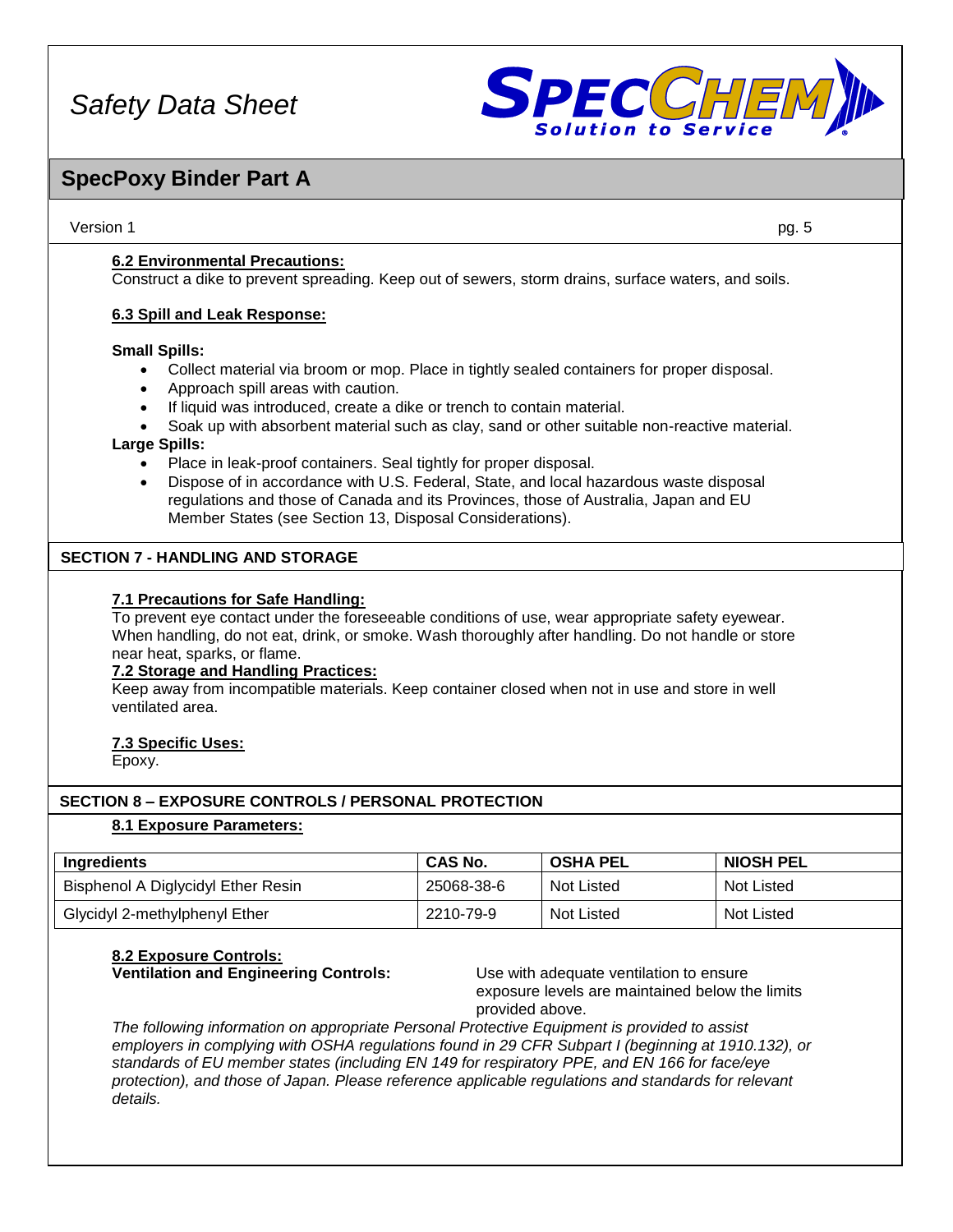

## **SpecPoxy Binder Part A**

| Version 1                      | pg. 6                                                                                                                                                                                                                                                                                                                                                                                                                                                                                                 |
|--------------------------------|-------------------------------------------------------------------------------------------------------------------------------------------------------------------------------------------------------------------------------------------------------------------------------------------------------------------------------------------------------------------------------------------------------------------------------------------------------------------------------------------------------|
| <b>Respiratory Protection:</b> | Not required for properly ventilated areas.<br>Maintain airborne contaminant concentrations<br>below guidelines listed above, if applicable. If<br>necessary, use only respiratory protection<br>authorized in the U.S. Federal OSHA<br><b>Respiratory Protection Standard (29 CFR)</b><br>1910.134), equivalent U.S. State standards,<br>Canadian CSA Standard Z94.4-93, the<br>European Standard EN149, or EU member<br>states.                                                                     |
| <b>Eye Protection:</b>         | Safety glasses or goggles are required.<br>If necessary, refer to U.S. OSHA 29 CFR<br>1910.133, Canadian Standards, and the<br>European Standard EN166, Australian<br>Standards, or relevant Japanese Standards.                                                                                                                                                                                                                                                                                      |
| <b>Hand Protection:</b>        | Chemical resistant gloves are required to<br>prevent skin contact.<br>If necessary, refer to U.S. OSHA 29 CFR<br>1910.138, the European Standard DIN EN 374,<br>the appropriate Standards of Canada, Australian<br>Standards, or relevant Japanese Standards.                                                                                                                                                                                                                                         |
| <b>Body Protection:</b>        | Use body protect appropriate to task being<br>performed.<br>If necessary, refer to appropriate Standards of<br>Canada, or appropriate standards of the EU,<br>Australian Standards, or relevant Japanese<br>Standards. If a hazard of injury to the feet exists<br>due to falling objects, rolling objects, where<br>objects may pierce the soles of the feet or where<br>employee's feet may be exposed to electrical<br>hazards, use foot protection, as described in<br>U.S. OSHA 29 CFR 1910.136. |

## **SECTION 9 – PHYSICAL AND CHEMICAL PROPERTIES**

#### **9.1 Information on Basic Physical and Chemical Properties:**

**Appearance (Physical State and Color):** White liquid **Odor:** Characteristic **Odor Threshold:** No data available **pH:** No data available **Melting/Freezing Point:** No data available **Boiling Point:** 300°F (148.9°C**) Flash Point:** 200°F (93°C) **Evaporation Rate:** No data available **Flammability (Solid; Gas):** Not applicable **Upper/Lower Flammability or Explosion Limits:** No data available **Vapor Pressure (mm Hg @ 20°C (68° F):** No data available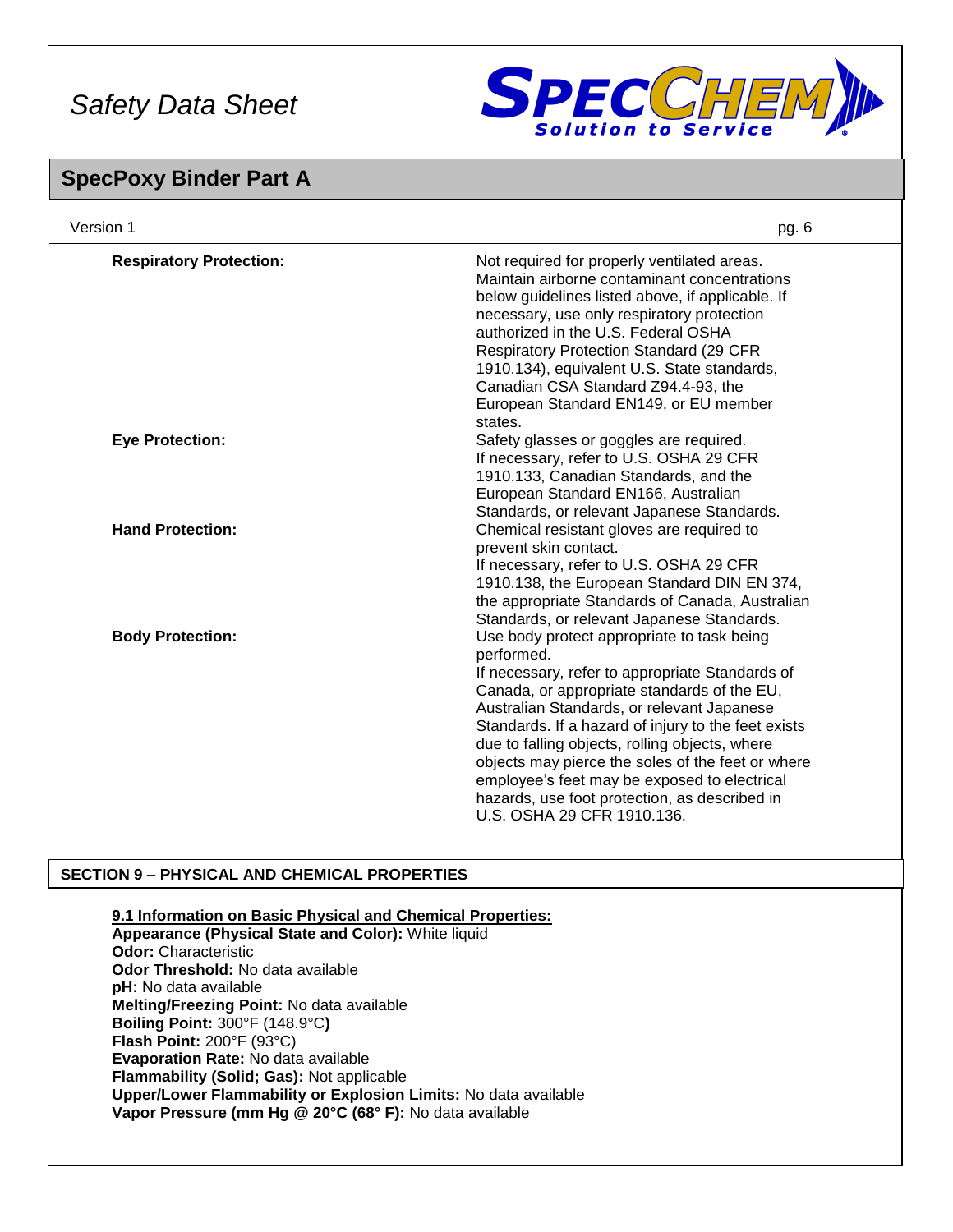

# **SpecPoxy Binder Part A**

| Version 1                                                                                                                                                                                                                                                                                                                                                                                                                      |            |                                                                                                                                                                 | pg. 7                                                                                                                     |
|--------------------------------------------------------------------------------------------------------------------------------------------------------------------------------------------------------------------------------------------------------------------------------------------------------------------------------------------------------------------------------------------------------------------------------|------------|-----------------------------------------------------------------------------------------------------------------------------------------------------------------|---------------------------------------------------------------------------------------------------------------------------|
| Vapor Density: No data available<br>Relative Density: No data available<br><b>Specific Gravity: 1.1</b><br>Solubility in Water: Not miscible<br>Weight per Gallon: No data available<br>Partition Coefficient (n-octanol/water): No data available<br>Auto-Ignition Temperature: No data available<br>Decomposition Temperature: No data available<br>Viscosity: No data available<br>9.2 Other Information: No data available |            |                                                                                                                                                                 |                                                                                                                           |
| <b>SECTION 10 - STABILITY AND REACTIVITY</b>                                                                                                                                                                                                                                                                                                                                                                                   |            |                                                                                                                                                                 |                                                                                                                           |
| 10.1 Reactivity:<br>10.2 Stability:<br>10.3 Possibility of Hazardous Reactions: Will not occur.<br>10.4 Conditions to Avoid:<br>10.5 Incompatible Substances:<br>products can occur during combustion if not use according to specifications.                                                                                                                                                                                  |            | This product is not reactive.<br>Stable under conditions of normal storage and use.<br>Heat, open flame or other sources of ignition<br>Strong oxidizing agents | 10.6 Hazardous Decomposition Products: Carbon monoxide, Carbon dioxide and other decomposition                            |
| <b>SECTION 11 - TOXICOLOGY INFORMATION</b>                                                                                                                                                                                                                                                                                                                                                                                     |            |                                                                                                                                                                 |                                                                                                                           |
| 11.1 Information on Toxicological Effects:<br><b>Toxicity Data:</b>                                                                                                                                                                                                                                                                                                                                                            |            |                                                                                                                                                                 |                                                                                                                           |
| <b>Bisphenol A Diglycidyl</b><br><b>Ether Resin</b>                                                                                                                                                                                                                                                                                                                                                                            | 25068-38-6 | LD50 Oral - Rat                                                                                                                                                 | 13,600 mg/kg                                                                                                              |
| Glycidyl 2-methylphenyl Ether                                                                                                                                                                                                                                                                                                                                                                                                  | 2210-79-9  | LD50 Oral - Rat                                                                                                                                                 | 4,000 mg/kg                                                                                                               |
| <b>Suspected Cancer Agent:</b><br>Ingredients within this product are not found on one or more of<br>the following lists: FEDERAL OSHA Z LIST, NTP, IARC, or<br>CAL/OSHA and therefore are not considered to be cancer-<br>causing agents by these agencies.                                                                                                                                                                   |            |                                                                                                                                                                 |                                                                                                                           |
| Irritancy:                                                                                                                                                                                                                                                                                                                                                                                                                     |            | Skin, eye irritant.                                                                                                                                             |                                                                                                                           |
| <b>Sensitization to the Product:</b><br><b>Germ Cell Mutagenicity:</b>                                                                                                                                                                                                                                                                                                                                                         |            |                                                                                                                                                                 | This product is not expected to cause skin sensitization.<br>This product does not contain ingredients that are suspected |
|                                                                                                                                                                                                                                                                                                                                                                                                                                |            | to be a germ cell mutagenic.                                                                                                                                    |                                                                                                                           |
| <b>Reproductive Toxicity:</b>                                                                                                                                                                                                                                                                                                                                                                                                  |            | No data available.                                                                                                                                              |                                                                                                                           |
| <b>SECTION 12 - ECOLOGICAL INFORMATION</b>                                                                                                                                                                                                                                                                                                                                                                                     |            |                                                                                                                                                                 |                                                                                                                           |
| 12.1 Toxicity:                                                                                                                                                                                                                                                                                                                                                                                                                 |            |                                                                                                                                                                 |                                                                                                                           |

| <b>Bisphenol A Diglycidyl</b>    |            | LC50 - Rainbow Trout | <10 mg/l – 96h          |
|----------------------------------|------------|----------------------|-------------------------|
| Ether Resin                      | 25068-38-6 | $EC50 - Algae$       | $<$ 10 mg/l – 96h       |
| Glycidyl 2-methylphenyl<br>Ether | 2210-79-9  | l LC50 – Fish        | $2.8 - 5.1$ mg/l $-96h$ |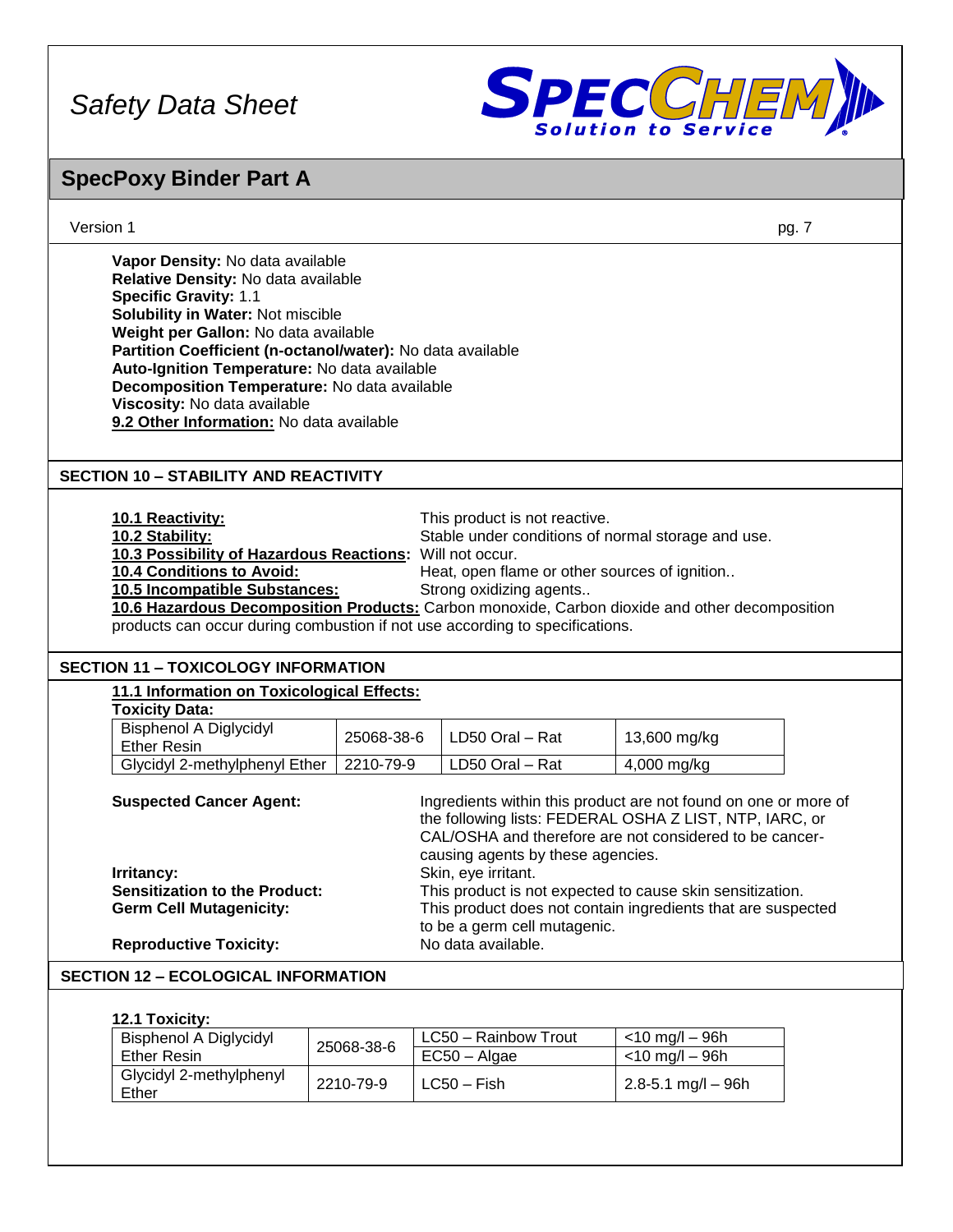

# **SpecPoxy Binder Part A**

| Version 1                                                                                                                                                                                                                                                                                                                                                                                                                                                                                                                                                                                                                                                                                                                                                             | pg. 8                                                                                                                                                                                                                                                                                                                                                                                                                      |
|-----------------------------------------------------------------------------------------------------------------------------------------------------------------------------------------------------------------------------------------------------------------------------------------------------------------------------------------------------------------------------------------------------------------------------------------------------------------------------------------------------------------------------------------------------------------------------------------------------------------------------------------------------------------------------------------------------------------------------------------------------------------------|----------------------------------------------------------------------------------------------------------------------------------------------------------------------------------------------------------------------------------------------------------------------------------------------------------------------------------------------------------------------------------------------------------------------------|
| 12.2 Persistence and Degradability:<br><b>12.3 Bioaccumulative Potential:</b><br>12.4 Mobility in Soil:<br>12.5 Results of PBT and vPvB Assessment: No specific data available on this product.<br>12.6 Other Adverse Effects:<br>12.7 Water Endangerment Class:                                                                                                                                                                                                                                                                                                                                                                                                                                                                                                      | No specific data available on this product.<br>No specific data available on this product.<br>No specific data available on this product.<br>No data available<br>At present, there are no ecotoxicological assessments<br>for this product.                                                                                                                                                                               |
| <b>SECTION 13 - DISPOSAL CONSIDERATIONS</b>                                                                                                                                                                                                                                                                                                                                                                                                                                                                                                                                                                                                                                                                                                                           |                                                                                                                                                                                                                                                                                                                                                                                                                            |
| 13.1 Waste Treatment Methods:                                                                                                                                                                                                                                                                                                                                                                                                                                                                                                                                                                                                                                                                                                                                         | Waste disposal must be in accordance with<br>appropriate U.S. Federal, State, and local<br>regulations, those of Australia, EU Member<br>States and Japan.                                                                                                                                                                                                                                                                 |
| 13.2 EU Waste Code:                                                                                                                                                                                                                                                                                                                                                                                                                                                                                                                                                                                                                                                                                                                                                   | Not determined                                                                                                                                                                                                                                                                                                                                                                                                             |
| <b>SECTION 14 - TRANSPORTATION INFORMATION</b>                                                                                                                                                                                                                                                                                                                                                                                                                                                                                                                                                                                                                                                                                                                        |                                                                                                                                                                                                                                                                                                                                                                                                                            |
| 14.1 U.S. Department of Transportation (DOT) Shipping Regulations:<br><b>UN Identification Number:</b><br><b>Proper Shipping Name:</b><br><b>Hazard Class Number and Description:</b><br><b>Packing Group:</b><br><b>DOT Label(s) Required:</b><br><b>North American Emergency Response</b><br><b>Guidebook Number:</b><br><b>14.2 Environmental Hazards:</b><br><b>Marine Pollutant:</b><br>14.3 Special Precaution for User:<br>14.4 International Air Transport Association<br><b>Shipping Information (IATA):</b><br>14.5 International Maritime Organization<br><b>Shipping Information (IMO):</b><br><b>UN Identification Number:</b><br><b>Proper Shipping Name:</b><br><b>Hazard Class Number and Description:</b><br><b>Packing Group:</b><br><b>EMS-No:</b> | This product is classified (per 49 CFR 172.101) by the U.S. Department of Transportation, as follows.<br>Not Regulated<br>None<br>None<br>None<br>None<br>None<br>The components of this product are designated by the<br>Department of Transportation to be Marine Pollutants<br>(49 CFR 172.101, Appendix B).<br>None<br>This product is considered as dangerous goods.<br>Not regulated<br>None<br>None<br>None<br>None |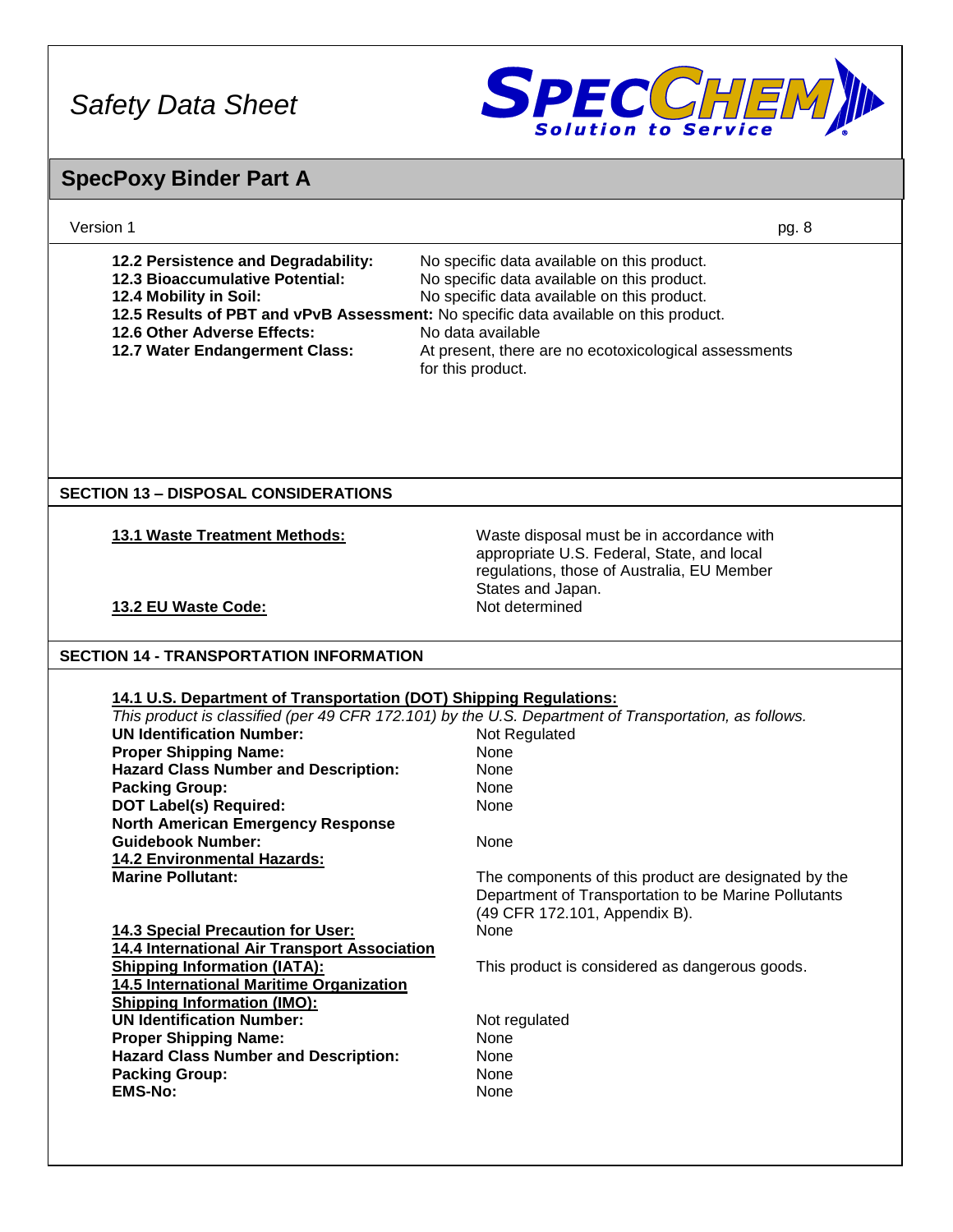

## **SpecPoxy Binder Part A**

Version 1 pg. 9

## **SECTION 15 – REGULATORY INFORMATION**

#### **15.1 Safety, Health and Environmental Regulations Specific for the Substance or Mixture:** United States Regulations:

## **U.S. SARA Reporting Requirements:**

The components of this product are subject to the reporting requirements of Sections 302, 304, and 313 of Title III of the Superfund Amendments and Reauthorization Act.

## **U.S. SARA 311/312:**

Acute Health: Yes; Chronic Health: No; Fire: No; Reactivity; No

## **U.S. CERCLA Reportable Quantity:**

Not Applicable

## **U.S. TSCA Inventory Status:**

The components of this product are listed on the TSCA Inventory or are exempted from listing. **Other U.S. Federal Regulations:**

None known

## **California Safe Drinking Water and Toxic Enforcement Act (Proposition 66):**

This product does not contain ingredients on the Proposition 65 Lists.

## **15.2 Canadian Regulations:**

**Canadian DSL/NDSL Inventory Status:**

Components are DSL Listed, NDSL Listed and/or are exempt from listing

#### **Other Canadian Regulations:**

Not applicable

## **Canadian Environmental Protection Act (CEPA) Priorities Substances Lists:**

This product has been classified in accordance with the hazard criteria of the Controlled Products Regulations and the MSDS contains all of the information required by those regulations.

## **Canadian WHMIS Classification and Symbols:**

This product is Class D2A, Materials causing other toxic effects, per WHMIS Controlled Product Regulations.



## **15.3 European Economic Community Information:**

This product meets the definition of a hazardous substance or preparation as defined by the European Union Council Directives 67/548/EEC, 1999/45/EC, 1272/2008/EC and subsequent Directives. See Section 2 for Details.

## **Chemical Safety Assessment:**

No Chemical Safety Assessment has been carried out for this substance/mixture by the supplier.

## **15.4 Australian Information for Product:**

Components of this product are listed on the International Chemical Inventory list.

## **15.5 Japanese Information for Product:**

Japanese Minister of International Trade and Industry (MITI) Status: The components of this product are not listed as Class I specified Chemical Substances, Class II Specified Chemical Substances, or Designated Chemical Substances by the Japanese MITI.

**15.6 International Chemical Inventories:**

Listing of the components on individual country Chemical Inventories is as follows:

Australian Inventory of Chemical Substances (AICS): Listed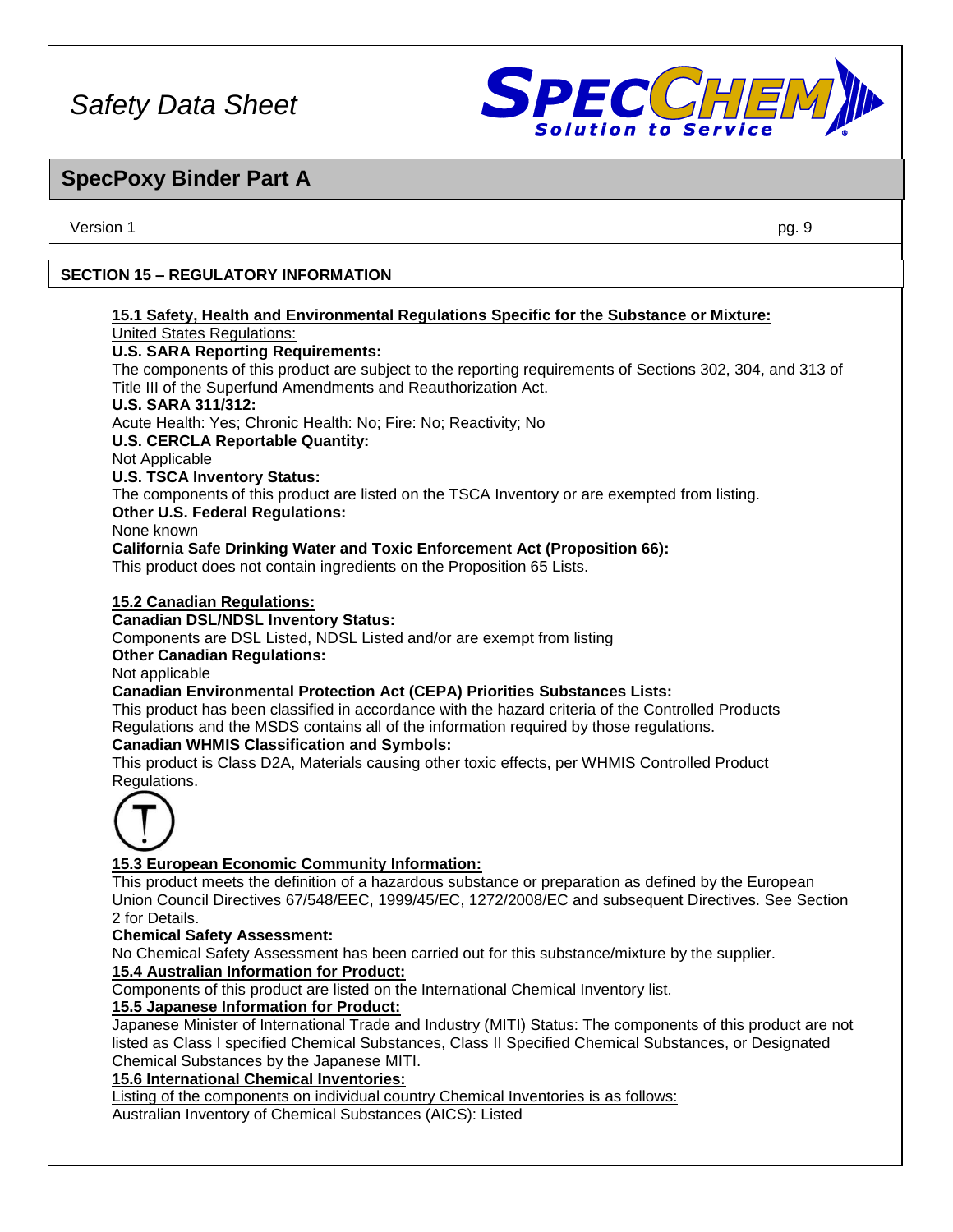

## **SpecPoxy Binder Part A**

Version 1 pg. 10

Korean Existing Chemicals List (ECL): Listed Japanese Existing National Inventory of Chemical Substances (ENCS): Listed Philippines Inventory if Chemicals and Chemical Substances (PICCS): Listed U.S. TSCA: Listed

## **SECTION 16 – OTHER INFORMATION**

Prepared By: Chris Eigbrett (MSDS to GHS Compliance) Date of Printing: July 1, 2018

The information contained herein is believed to be accurate but is not warranted to be so. Data and calculations are based on information furnished by the manufacturer of the product and manufacturers of the components of the product. Users are advised to confirm in advance of the need that information is current, applicable and suited to the circumstances of use. This safety sheet cannot cover all possible situations which the user may experience during processing. Each aspect of your operation should be examined to determine if, or where, additional precautions may be necessary. All health and safety information contained in this bulletin should be provided to your employees or customers. SpecChem assumes no responsibility for injury to vendee or third party person proximately caused by the material if reasonable safety procedures are not adhered to as stipulated in the data sheet. Furthermore, SpecChem assumes no responsibility for injury caused by abnormal use of this material even if reasonable safety procedures are followed. Compliance with all applicable federal, state, and local laws and local regulations remains the responsibility of the user.

## **END OF SDS SHEET**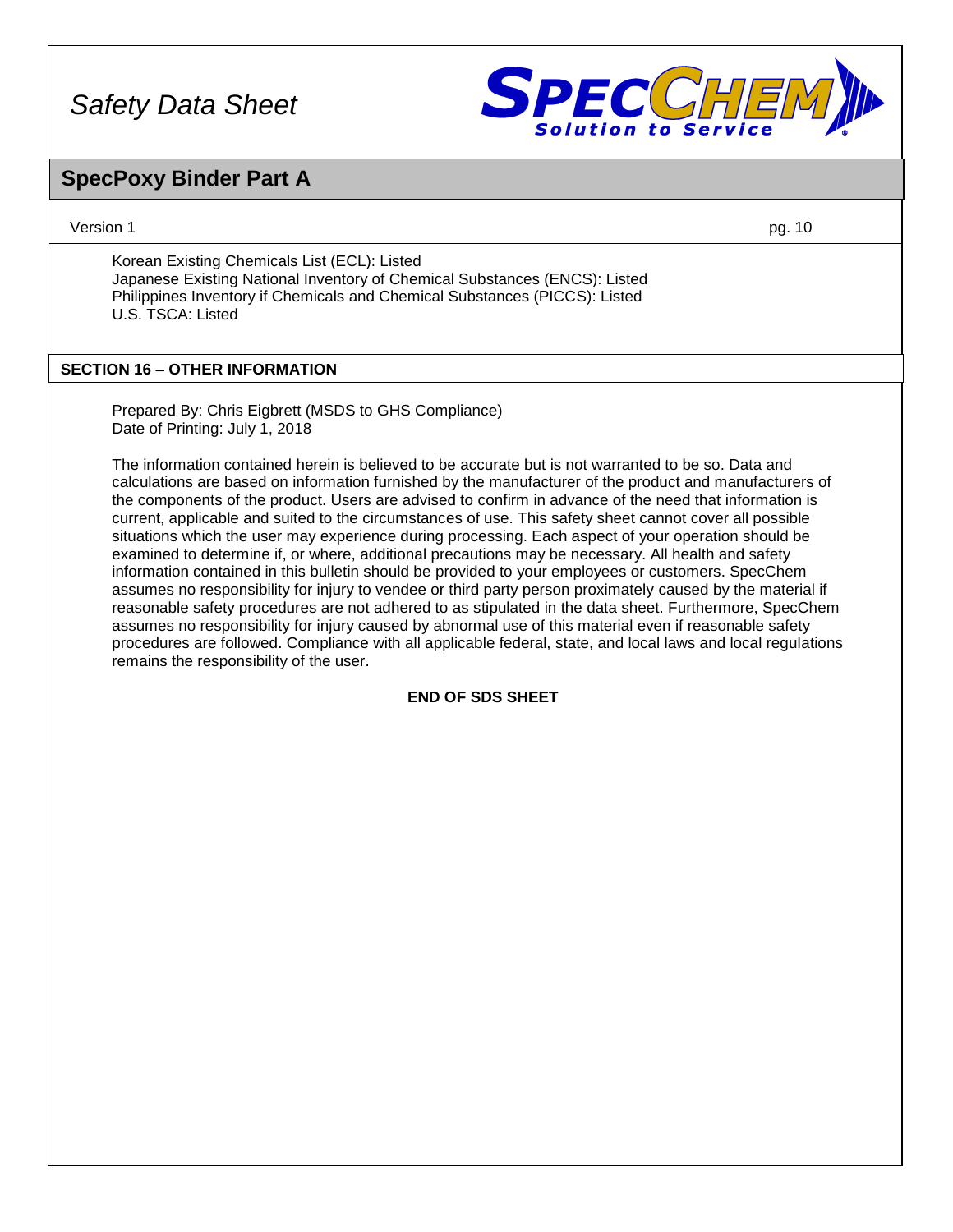

## **SpecPoxy Binder Part B**

Version 1 pg. 1

## **SECTION 1 – PRODUCT AND COMPANY IDENTIFICATION**

| 1.1 Trade Name (as labeled):<br>Synonyms:<br>CAS No:<br>1.2 Product Use:<br>1.3 Company Name:<br>Company Address:<br>Company Address Cont:<br><b>Business Phone:</b><br>Website:<br>1.4 Emergency Telephone Number:                         | SpecPoxy Binder Part B<br>N/A<br><b>Mixture</b><br>Epoxy bonding adhesive<br><b>SpecChem</b><br>1511 Baltimore Ave; Suite 600<br>Kansas City, MO 64108<br>(816) 968-5600<br>www.specchemllc.com<br>Chemtrec: (800) 424-9300                                                                 |
|---------------------------------------------------------------------------------------------------------------------------------------------------------------------------------------------------------------------------------------------|---------------------------------------------------------------------------------------------------------------------------------------------------------------------------------------------------------------------------------------------------------------------------------------------|
| Date of Last Revision:<br>Date of Current Revision:                                                                                                                                                                                         | March 9, 2015<br>July 1, 2018                                                                                                                                                                                                                                                               |
| <b>SECTION 2 - HAZARDS IDENTIFICATION</b>                                                                                                                                                                                                   |                                                                                                                                                                                                                                                                                             |
| drowsiness or dizziness. Contact with skin may cause allergic reaction.<br>Flammability Hazards: This product is a non-flammable liquid.<br>Reactivity Hazards: None.<br>however release may cause long term adverse environmental effects. | <b>EMERGENCY OVERVIEW:</b> This product is a gray colored liquid with a characteristic odor.<br>Health Hazards: May cause skin, eye and respiratory system irritation. Inhalation may cause<br>Environmental Hazards: The environmental effects of this product have not been investigated, |
| <b>US DOT Symbols:</b><br><b>EU and GHS Symbols:</b>                                                                                                                                                                                        |                                                                                                                                                                                                                                                                                             |
| Signal Word:                                                                                                                                                                                                                                | Danger                                                                                                                                                                                                                                                                                      |
| 2.1 EU Labeling and Classification:<br>Directives.<br><b>Index Number:</b><br>265-199-0 is listed in Annex I 649-356-00-4<br>284-325-5 is listed in Annex I 601-053-00-8<br>CAS 68605-86-7 is not listed in Annex I                         | This product meets the definition of a hazardous substance or preparation as defined by the<br>European Union Council Directives 67/548/EEC, 1999/45/EC, 1272/2008/EC and subsequent<br>EU HAZARD CLASSIFICATION OF INGREDIENTS PER DIRECTIVE 1272/2008/EC:                                 |

202-013-9 is listed in Annex I 603-069-00-0

CAS 275-162-0 is not listed in Annex I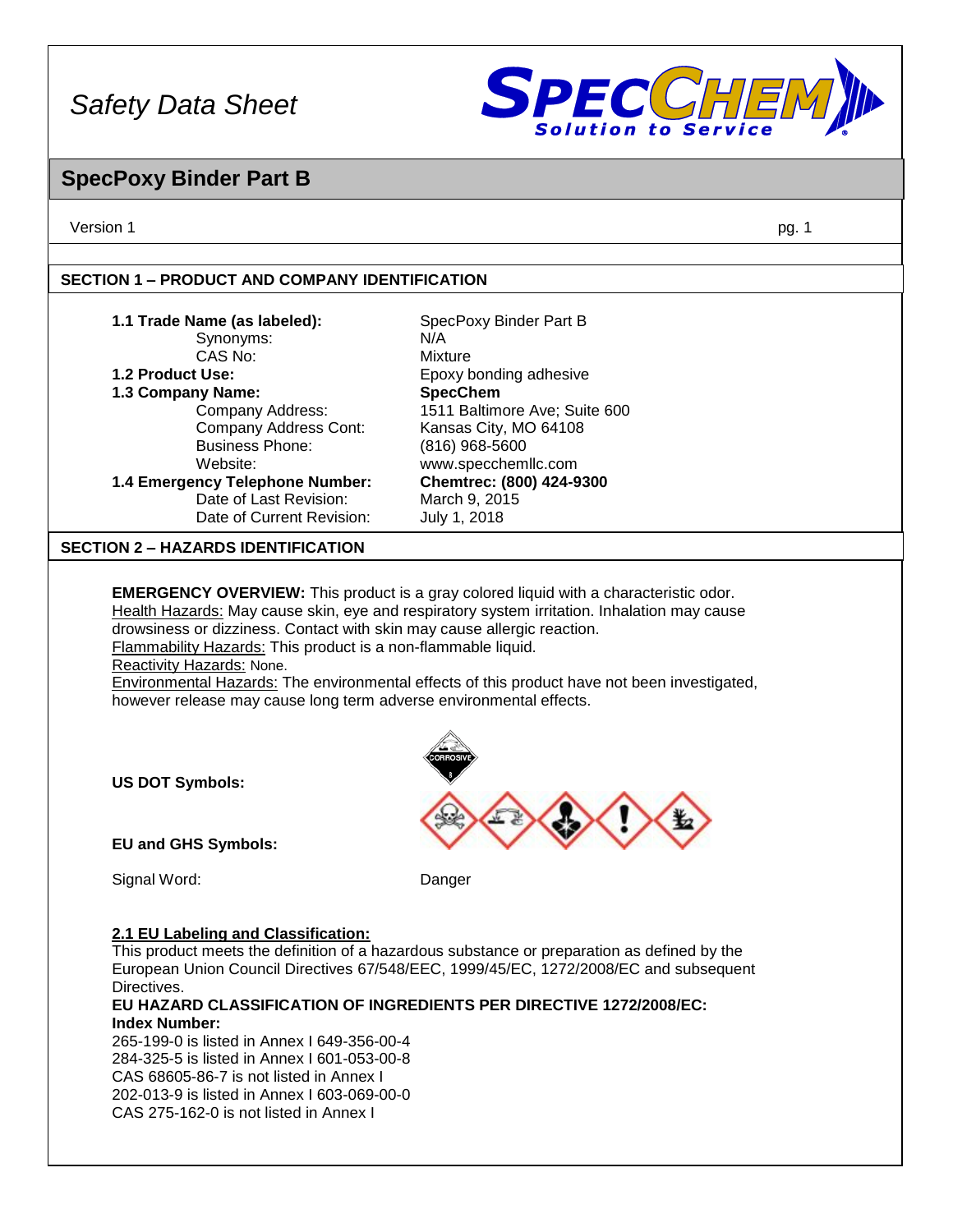

# **SpecPoxy Binder Part B**

| Version 1                                                                              | pg. 2                                                                                                                                                                                                                                                                                                                                                                                                                                                                                                                                                                                                                         |
|----------------------------------------------------------------------------------------|-------------------------------------------------------------------------------------------------------------------------------------------------------------------------------------------------------------------------------------------------------------------------------------------------------------------------------------------------------------------------------------------------------------------------------------------------------------------------------------------------------------------------------------------------------------------------------------------------------------------------------|
| Substances not listed either individually or in group entries must be self classified. |                                                                                                                                                                                                                                                                                                                                                                                                                                                                                                                                                                                                                               |
| <b>Components Contributing to Classification:</b>                                      | Polyethylene-polyamines, 4-Nonylphenol, 2,4,6-<br>tris(dimethylaminomethyl)phenol, Fatty acids,<br>tall-oil, polymers with linoleic acid dimers and<br>tetraethylenepentamine,<br>bis[(dimethylamino)methyl]phenol                                                                                                                                                                                                                                                                                                                                                                                                            |
| 2.2 Label Elements:                                                                    |                                                                                                                                                                                                                                                                                                                                                                                                                                                                                                                                                                                                                               |
| <b>GHS Hazard Classifications:</b>                                                     | <b>Skin Sensitization Category 1</b><br>Skin Corrosive Category 1B<br>Acute Toxicity Category 3 (dermal)<br><b>Reproductive Toxicity Category 2</b><br>Acute Aquatic Toxicity Category 1<br><b>Chronic Aquatic Toxicity Category 1</b>                                                                                                                                                                                                                                                                                                                                                                                        |
| <b>Hazard Statements:</b>                                                              | H314 Causes severe skin burns and eye<br>damage<br>H317 May cause an allergic skin reaction<br>H311 Toxic in contact with skin<br>H361 Suspected of damaging fertility or the<br>unborn child<br>H400 Very toxic to aquatic life<br>H410 Very toxic to aquatic life with long lasting<br>effects                                                                                                                                                                                                                                                                                                                              |
| <b>Precautionary Statements:</b>                                                       | P201 Obtain special instructions before use.<br>P202 Do not handle until all safety precautions<br>have been read and understood.<br>P260 Do not breathe dusts or mists.<br>P272 Contaminated work clothing should not be<br>allowed out of the workplace.<br>P280 Wear protective gloves/eye<br>protection/face protection.<br>P264 Wash thoroughly after handling.<br>P261 Avoid breathing<br>dust/fume/gas/mist/vapours/spray.<br>P273 Avoid release to the environment.                                                                                                                                                   |
| <b>Response Statements:</b>                                                            | P301+P330+P331 IF SWALLOWED: Rinse mouth. Do<br>NOT induce vomiting<br>P303+P361+P353 IF ON SKIN (or hair): Take off<br>immediately all contaminated clothing. Rinse skin with<br>water/shower.<br>P305+P351+P338 IF IN EYES: Rinse cautiously with<br>water for several minutes. Remove contact lenses, if<br>present and easy to do. Continue rinsing.<br>P302+P352 IF ON SKIN: Wash with plenty of water.<br>P321 Specific treatment (see supplemental first aid<br>instructions on this label).<br>P332+P313 If skin irritation occurs: Get medical<br>advice/attention.<br>P363 Wash contaminated clothing before reuse. |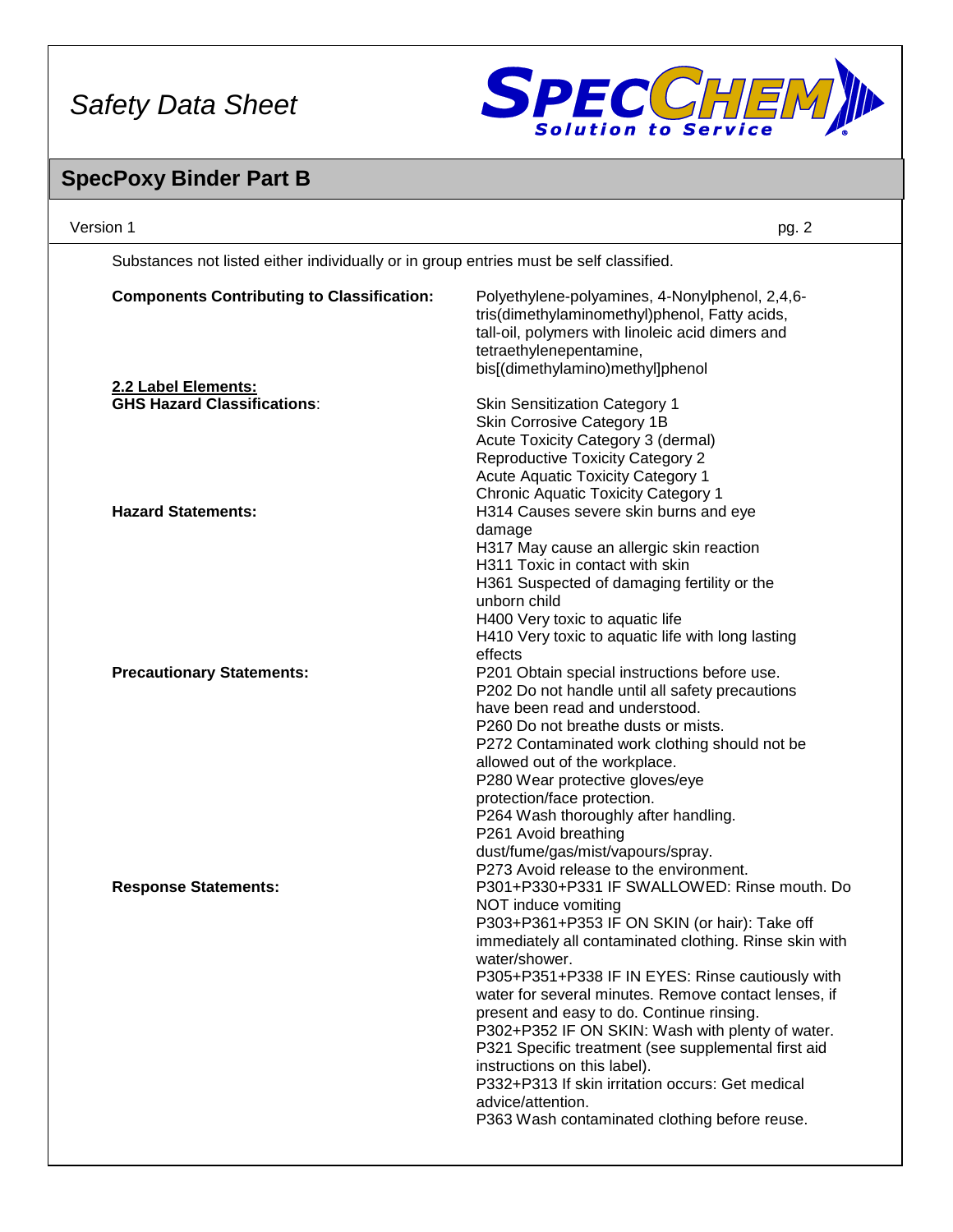

## **SpecPoxy Binder Part B**

| Version 1                                                                                                                                                                                                                                                                                                                                                 |        |            |                                                                                          | pg. 3                                                                                                                                                                                                                                                                                                                                                                                                           |
|-----------------------------------------------------------------------------------------------------------------------------------------------------------------------------------------------------------------------------------------------------------------------------------------------------------------------------------------------------------|--------|------------|------------------------------------------------------------------------------------------|-----------------------------------------------------------------------------------------------------------------------------------------------------------------------------------------------------------------------------------------------------------------------------------------------------------------------------------------------------------------------------------------------------------------|
| <b>Storage Statements:</b><br><b>Disposal Statements:</b><br>2.3 Health Hazards or Risks From Exposure:<br><b>Symptoms of Overexposure by Route of Exposure:</b>                                                                                                                                                                                          |        |            | advice/attention.<br>you feel unwell.<br>P391 Collect spillage.<br>P405 Store locked up. | P304+P340 IF INHALED: Remove person to fresh air<br>and keep comfortable for breathing.<br>P308+P313 IF exposed or concerned: Get medical<br>P310 Immediately call a POISON CENTER/doctor if<br>P501 Dispose of contents/container in accordance<br>with local/regional/national/international regulations.                                                                                                     |
| symptoms of overexposure are described in the following paragraphs.<br>Acute:<br>burns or redness.<br>Contact with skin may cause allergic reaction.<br>Ingestion: Harmful if swallowed. May cause nausea and diarrhea.<br>Chronic: Repeated exposure may cause skin dryness or cracking.<br><b>Target Organs:</b><br>Acute: Skin, Eyes<br>Chronic: Skin. |        |            |                                                                                          | The most significant routes of overexposure for this product are by contact with skin or eyes. The<br>Inhalation: May cause respiratory tract irritation. May cause headaches, drowsiness, or dizziness.<br>Skin Contact: A single prolonged exposure may result in the absorption of harmful amounts. May cause<br>Eye Contact: Corrosive material may cause irritation with possible burns and tissue damage. |
| <b>SECTION 3 - COMPOSITION / INFORMATION ON INGREDIENTS</b>                                                                                                                                                                                                                                                                                               |        |            |                                                                                          |                                                                                                                                                                                                                                                                                                                                                                                                                 |
| <b>Hazardous Ingredients</b>                                                                                                                                                                                                                                                                                                                              | WT%    | CAS No.    |                                                                                          | <b>EINECS No. Hazard Classification</b>                                                                                                                                                                                                                                                                                                                                                                         |
| Fatty acids, tall-oil, polymers with<br>linoleic acid dimers and<br>tetraethylenepentamine                                                                                                                                                                                                                                                                | 20-30% | 68605-86-7 | Not listed                                                                               | Acute Tox. 3 (dermal), Skin Corr. 1B                                                                                                                                                                                                                                                                                                                                                                            |
|                                                                                                                                                                                                                                                                                                                                                           |        |            |                                                                                          | Acute Tox. 4 (oral), Acute Tox. 4 (dermal), Skin                                                                                                                                                                                                                                                                                                                                                                |

| Polyethylene-polyamines                                                                                                                                        |          | 10-15%   68131-73-7   268-626-9 |           | Corr.                                                                              |
|----------------------------------------------------------------------------------------------------------------------------------------------------------------|----------|---------------------------------|-----------|------------------------------------------------------------------------------------|
|                                                                                                                                                                |          |                                 |           | 1B, Skin Sens, 1, Aquatic Acute 1, Aquatic Chron                                   |
| 4-Nonylphenol                                                                                                                                                  | 18-25%   | 84852-15-3 284-325-5            |           | Acute Tox. 4 (oral), Skin Corr, 1B, Repr Tox.2,<br>Aquatic Acute1, Aquatic Chron.1 |
| $2,4,6-$<br>tris(dimethylaminomethyl)phenol                                                                                                                    | $1 - 2%$ | $90 - 72 - 2$                   | 202-013-9 | Acute Tox. 4(Oral), Skin Irrit.2, Eye Irrit.2                                      |
| bis[(dimethylamino)methyl]phenol                                                                                                                               | $1 - 2%$ | 71074-89-0   275-162-0          |           | Skin Corr, 1B                                                                      |
| Balance of other ingredients are non-hazardous or less than 1% in concentration (or 0.1% for carcinogens, reproductive toxins, or<br>respiratory sensitizers). |          |                                 |           |                                                                                    |
|                                                                                                                                                                |          |                                 |           |                                                                                    |

**Note:** All WHMIS required information is included in appropriate sections based on the ANSI Z400.1-2010 format. This product has been classified in accordance with the hazard criteria of the CPR and the MSDS contains all the information required by the CPR, EU Directives and the Japanese Industrial Standard JIS Z 7250:2000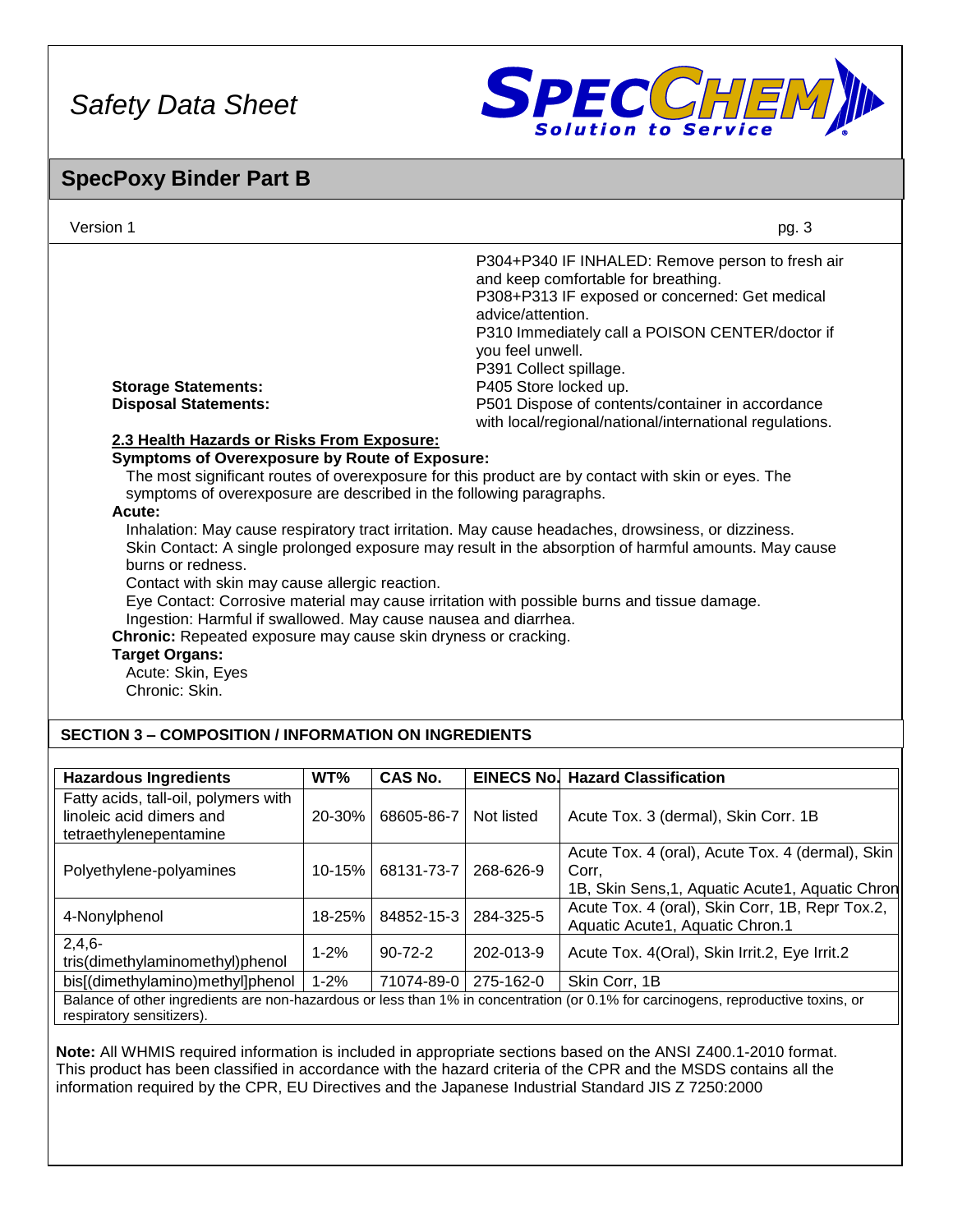

## **SpecPoxy Binder Part B**

| <b>4.1 Description of First Aid Measures:</b> |                                                                                                                                                                                                                                                                                                                                                                                              |  |
|-----------------------------------------------|----------------------------------------------------------------------------------------------------------------------------------------------------------------------------------------------------------------------------------------------------------------------------------------------------------------------------------------------------------------------------------------------|--|
| <b>Eye Contact:</b>                           | If product enters the eyes, flush with plenty of water or eye wash<br>solution for several minutes. Remove contacts if present and easy to<br>do. Seek medical attention if irritation persists.                                                                                                                                                                                             |  |
| <b>Skin Contact:</b>                          | Wash skin thoroughly with soap and water after handling. Seek medical<br>attention if irritation develops and persists.                                                                                                                                                                                                                                                                      |  |
| Inhalation:                                   | If breathing becomes difficult, remove victim to fresh air. If necessary,<br>use artificial respiration to support vital functions. Seek medical<br>attention.                                                                                                                                                                                                                               |  |
| Ingestion:                                    | If product is swallowed, call physician or poison center immediately. If<br>professional advice is not available, do not induce vomiting. Never<br>induce vomiting or give dilutents (milk or water) to someone who is<br>unconscious, having convulsions, or who cannot swallow. Seek medical<br>advice. Take a copy of the label and/or SDS with the victim to the health<br>professional. |  |
| <b>Medical Conditions</b>                     |                                                                                                                                                                                                                                                                                                                                                                                              |  |
| <b>Generally Aggravated</b>                   |                                                                                                                                                                                                                                                                                                                                                                                              |  |
| <b>By Exposure:</b>                           | Pre-existing skin, respiratory system or eye problems may be<br>aggravated by prolonged contact.                                                                                                                                                                                                                                                                                             |  |
|                                               | 4.2 Symptoms and Effects Both Acute and Delayed: Exposure to skin and eyes may cause burns                                                                                                                                                                                                                                                                                                   |  |
|                                               | or redness.<br>4.3 Recommendations to Physicians: Treat symptoms and eliminate overexposure.                                                                                                                                                                                                                                                                                                 |  |

## **SECTION 5 – FIRE FIGHTING MEASURES**

**5.1 Fire Extinguishing Materials:**

| Use the following fire extinguishing materials: | <b>Water Spray: Yes</b>     |
|-------------------------------------------------|-----------------------------|
|                                                 | <b>Foam: Yes</b>            |
|                                                 | Halon: Yes                  |
|                                                 | <b>Carbon Dioxide: Yes</b>  |
|                                                 | <b>Dry Chemical: Yes</b>    |
|                                                 | <b>Other:</b> Any "C" Class |

#### **5.2 Unusual Fire and Explosion Hazards:**

**Irritating and toxic fumes may be produced at high temperatures. Use of water may result if the formation of a toxic aqueous solution. Do not allow run-off from fire fighting to enter drains or water courses.**

| <b>Explosive Sensitivity to Mechanical Impact:</b> | No. |
|----------------------------------------------------|-----|
| <b>Explosive Sensitivity to Static Discharge:</b>  | No. |

## **5.3 Special Fire-Fighting Procedures:**

- Incipient fire responders should wear eye protection.
- Structural firefighters must wear Self-Contained Breathing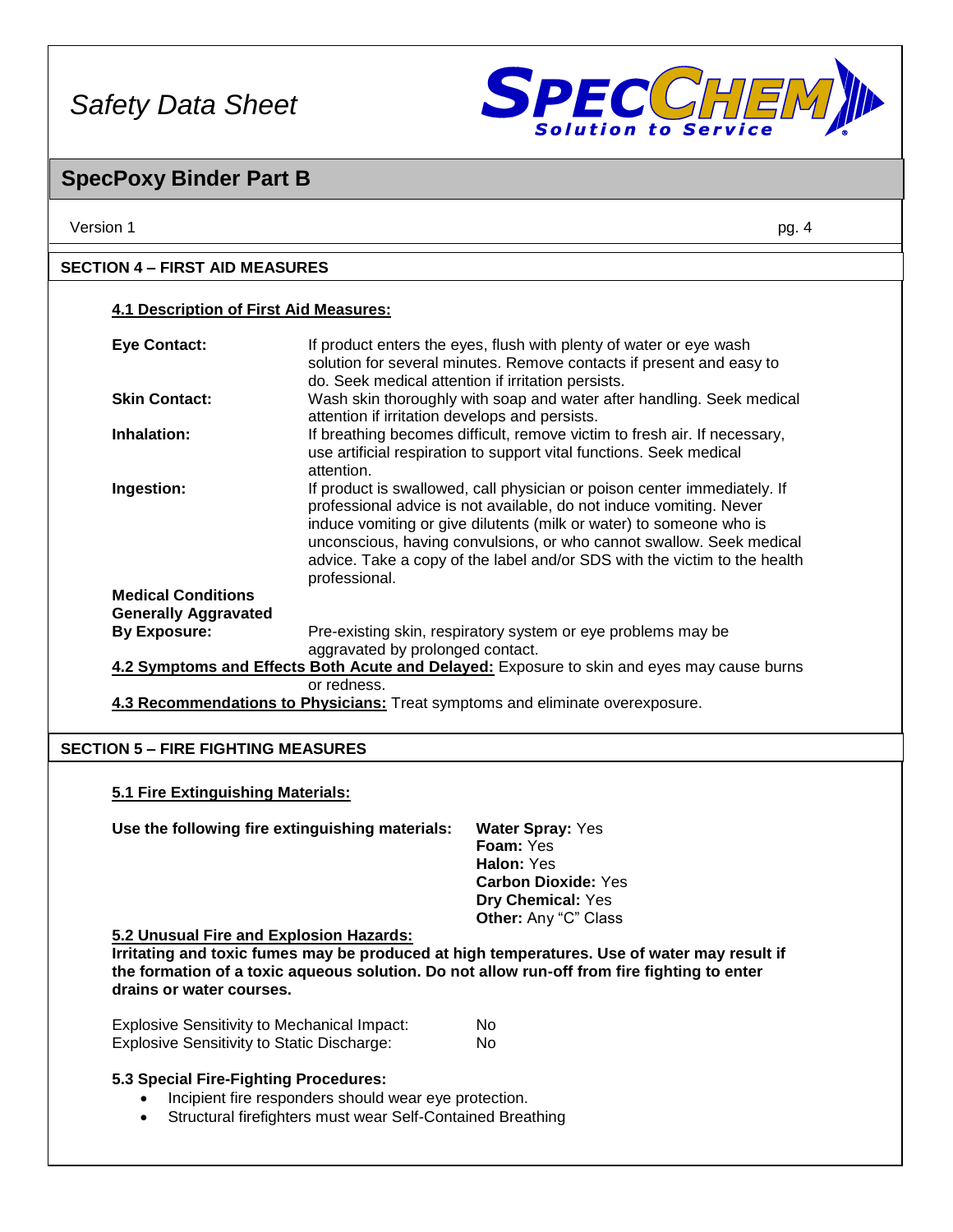

## **SpecPoxy Binder Part B**

## Version 1 pg. 5

- Apparatus (SCBA) and full protective equipment.
- Isolate materials not yet involved in the fire and protect personnel.
- Move containers from fire area if this can be done without risk; otherwise, cool with carefully applied water spray.
- If possible, prevent run-off water from entering storm drains, bodies of water, or other environmentally sensitive areas.



## **SECTION 6 – ACCIDENTAL RELEASE MEASURES (STEPS FOR SPILLS)**

## **6.1 Personal Precautions, Protective Equipment and Emergency Procedures:**

Use cautious judgment when cleaning up spill. Wear suitable protective clothing, gloves, and eye/face protection.

## **6.2 Environmental Precautions:**

Construct a dike to prevent spreading. Keep out of sewers, storm drains, surface waters, and soils.

## **6.3 Spill and Leak Response:**

## **Small Spills:**

- Collect material via broom or mop. Place in tightly sealed containers for proper disposal.
- Approach spill areas with caution.
- If liquid was introduced, create a dike or trench to contain material.
- Soak up with absorbent material such as clay, sand or other suitable non-reactive material.

## **Large Spills:**

Place in leak-proof containers. Seal tightly for proper disposal.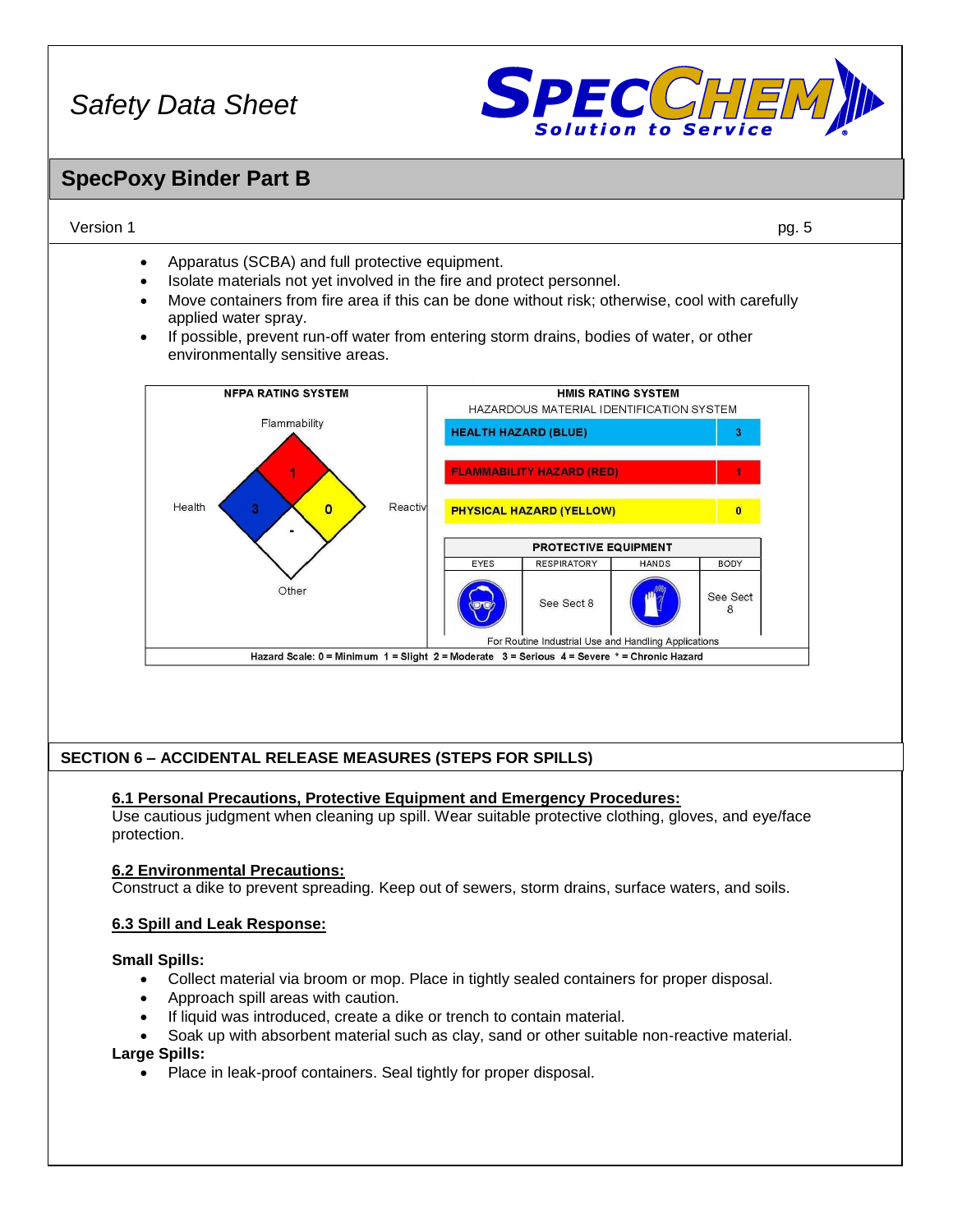

## **SpecPoxy Binder Part B**

Version 1 pg. 6

• Dispose of in accordance with U.S. Federal, State, and local hazardous waste disposal regulations and those of Canada and its Provinces, those of Australia, Japan and EU Member States (see Section 13, Disposal Considerations).

## **SECTION 7 - HANDLING AND STORAGE**

## **7.1 Precautions for Safe Handling:**

To prevent eye contact under the foreseeable conditions of use, wear appropriate safety eyewear. When handling, do not eat, drink, or smoke. Wash thoroughly after handling. Do not handle or store near heat, sparks, or flame.

#### **7.2 Storage and Handling Practices:**

Keep away from incompatible materials. Keep container closed when not in use and store in well ventilated area.

## **7.3 Specific Uses:**

Epoxy.

## **SECTION 8 – EXPOSURE CONTROLS / PERSONAL PROTECTION**

#### **8.1 Exposure Parameters:**

| Ingredients                                                                             | <b>CAS No.</b> | <b>OSHA PEL</b> | <b>NIOSH PEL</b>  |
|-----------------------------------------------------------------------------------------|----------------|-----------------|-------------------|
| Polyethylene-polyamines                                                                 | 68131-73-7     | Not Listed      | <b>Not Listed</b> |
| 4-Nonylphenol                                                                           | 84852-15-3     | Not Listed      | Not Listed        |
| Fatty acids, tall-oil, polymers with<br>linoleic acid dimers and tetraethylenepentamine | 68605-86-7     | Not Listed      | <b>Not Listed</b> |
| $2,4,6-$<br>tris(dimethylaminomethyl)phenol                                             | $90 - 72 - 2$  | Not Listed      | <b>Not Listed</b> |
| bis[(dimethylamino)methyl]phenol                                                        | 71074-89-0     | Not Listed      | <b>Not Listed</b> |

#### **8.2 Exposure Controls: Ventilation and Engineering Controls:** Use with adequate ventilation to ensure

exposure levels are maintained below the limits provided above.

*The following information on appropriate Personal Protective Equipment is provided to assist employers in complying with OSHA regulations found in 29 CFR Subpart I (beginning at 1910.132), or standards of EU member states (including EN 149 for respiratory PPE, and EN 166 for face/eye protection), and those of Japan. Please reference applicable regulations and standards for relevant details.*

**Respiratory Protection:** Not required for properly ventilated areas. Maintain airborne contaminant concentrations below guidelines listed above, if applicable. If necessary, use only respiratory protection authorized in the U.S. Federal OSHA Respiratory Protection Standard (29 CFR 1910.134), equivalent U.S. State standards,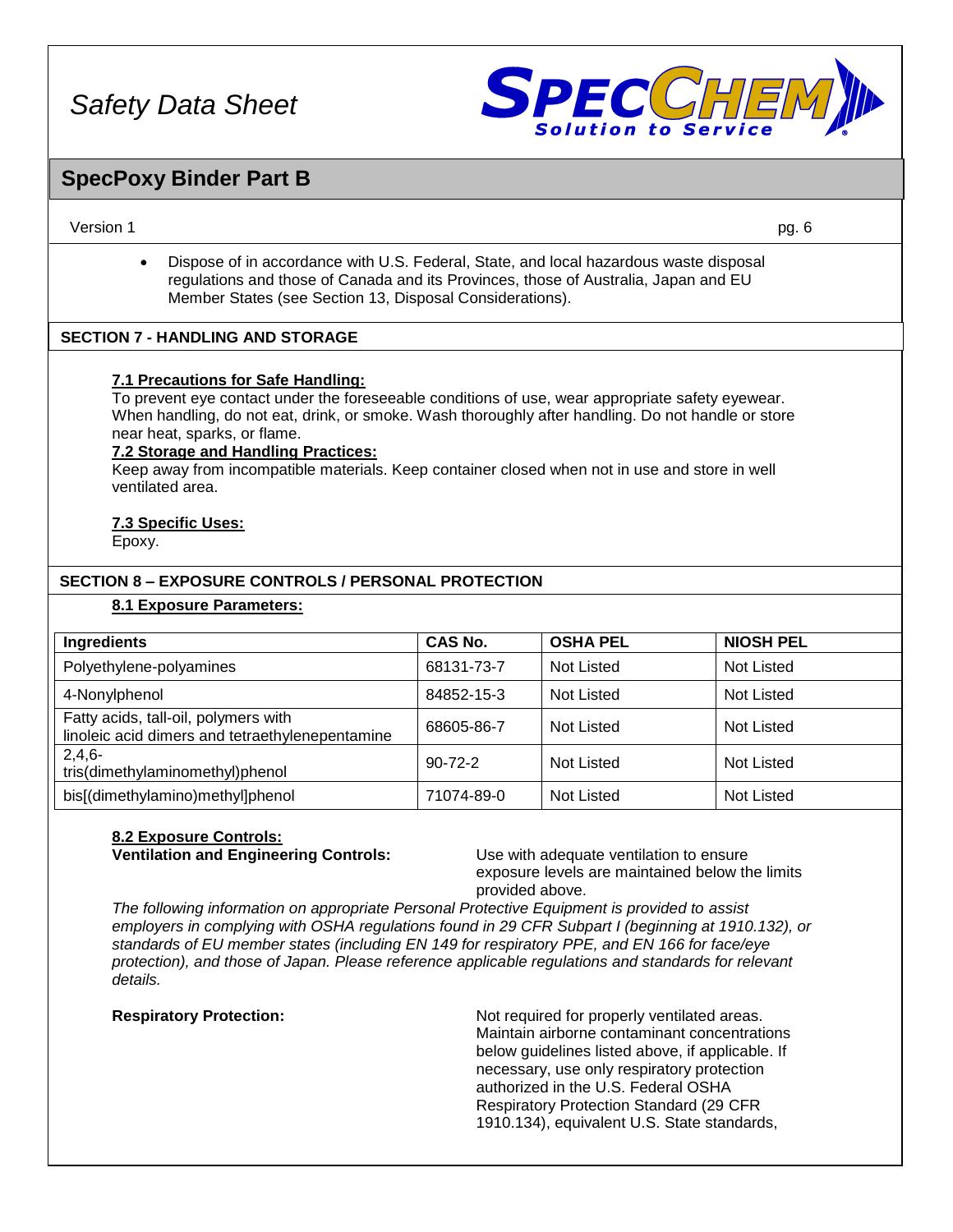

## **SpecPoxy Binder Part B**

| Version 1               | pg. 7                                                                                                                                                                                                                                                                                                                                                                                                                                                                                                 |
|-------------------------|-------------------------------------------------------------------------------------------------------------------------------------------------------------------------------------------------------------------------------------------------------------------------------------------------------------------------------------------------------------------------------------------------------------------------------------------------------------------------------------------------------|
| <b>Eye Protection:</b>  | Canadian CSA Standard Z94.4-93, the<br>European Standard EN149, or EU member<br>states.<br>Safety glasses or goggles are required.<br>If necessary, refer to U.S. OSHA 29 CFR<br>1910.133, Canadian Standards, and the<br>European Standard EN166, Australian                                                                                                                                                                                                                                         |
| <b>Hand Protection:</b> | Standards, or relevant Japanese Standards.<br>Chemical resistant gloves are required to<br>prevent skin contact.<br>If necessary, refer to U.S. OSHA 29 CFR<br>1910.138, the European Standard DIN EN 374,<br>the appropriate Standards of Canada, Australian<br>Standards, or relevant Japanese Standards.                                                                                                                                                                                           |
| <b>Body Protection:</b> | Use body protect appropriate to task being<br>performed.<br>If necessary, refer to appropriate Standards of<br>Canada, or appropriate standards of the EU,<br>Australian Standards, or relevant Japanese<br>Standards. If a hazard of injury to the feet exists<br>due to falling objects, rolling objects, where<br>objects may pierce the soles of the feet or where<br>employee's feet may be exposed to electrical<br>hazards, use foot protection, as described in<br>U.S. OSHA 29 CFR 1910.136. |

## **SECTION 9 – PHYSICAL AND CHEMICAL PROPERTIES**

**9.1 Information on Basic Physical and Chemical Properties:**

**Appearance (Physical State and Color):** Gray liquid **Odor:** Characteristic **Odor Threshold:** No data available **pH:** No data available **Melting/Freezing Point:** No data available **Boiling Point:** 300°F (148.9°C**) Flash Point:** 200°F (93°C) **Evaporation Rate:** No data available **Flammability (Solid; Gas):** Not applicable **Upper/Lower Flammability or Explosion Limits:** No data available **Vapor Pressure (mm Hg @ 20°C (68° F):** No data available **Vapor Density:** No data available **Relative Density:** No data available **Specific Gravity:** 1.1 **Solubility in Water:** Not miscible **Weight per Gallon:** No data available **Partition Coefficient (n-octanol/water):** No data available **Auto-Ignition Temperature:** No data available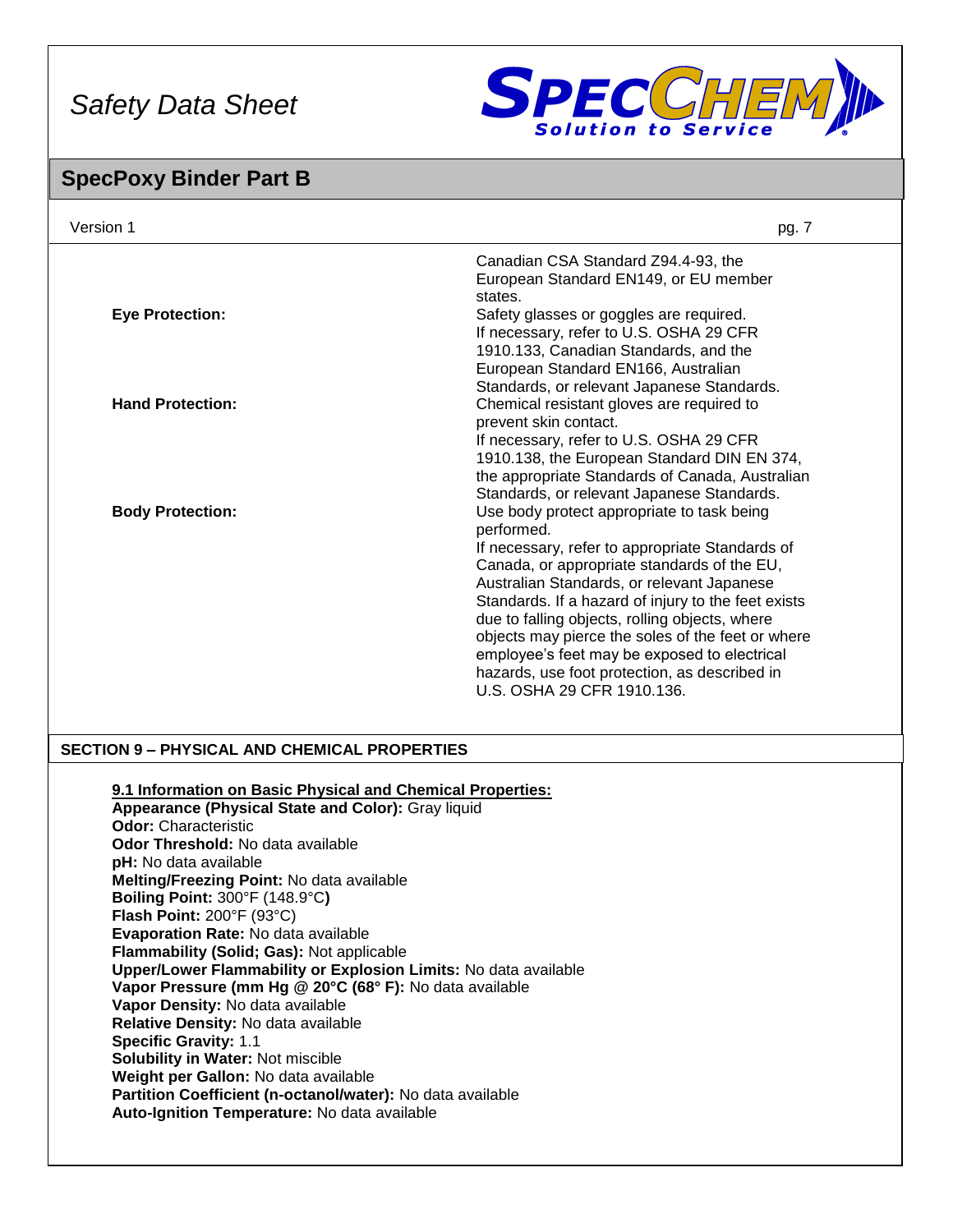

## Version 1 pg. 8 **SpecPoxy Binder Part B Decomposition Temperature:** No data available **Viscosity:** No data available **9.2 Other Information:** No data available **10.1 Reactivity:** This product is not reactive. **10.2 Stability:** Stable under conditions of normal storage and use. **10.3 Possibility of Hazardous Reactions:** Will not occur. Heat, open flame or other sources of ignition. **10.5 Incompatible Substances:** Strong oxidizing agents. **10.6 Hazardous Decomposition Products:** Carbon monoxide, Carbon dioxide and other decomposition products can occur during combustion if not use according to specifications. **11.1 Information on Toxicological Effects: Toxicity Data:** 4-Nonylphenol 84852-15-3 LD50 Oral-Rat 1,412 mg/kg **Suspected Cancer Agent:** Ingredients within this product are not found on one or more of the following lists: FEDERAL OSHA Z LIST, NTP, IARC, or CAL/OSHA and therefore are considered to be cancer-causing agents by these agencies. **Irritancy: Irritancy: Skin, eye and respiratory irritant. Sensitization to the Product:** This product is not expected to cause skin sensitization. **Germ Cell Mutagenicity:** This product does not contain ingredients that are suspected to be a germ cell mutagenic. **Reproductive Toxicity:** This product is expected to be a human reproductive toxicant. **12.1 Toxicity:** 4-Nonylphenol 84852-15-3 LC50 – Lepomis macrochirus  $\vert$  0.209 mg/l -96h  $EC50 - Algae$   $0.33$  mg/l – 72h Polyethylene-polyamines | 68131-73-7  $LC50$ -Guppy 75 mg/l – 72h **SECTION 12 – ECOLOGICAL INFORMATION SECTION 11 – TOXICOLOGY INFORMATION SECTION 10 – STABILITY AND REACTIVITY**

| 12.2 Persistence and Degradability: | No specific data available on this product.                                          |
|-------------------------------------|--------------------------------------------------------------------------------------|
| 12.3 Bioaccumulative Potential:     | No specific data available on this product.                                          |
| 12.4 Mobility in Soil:              | No specific data available on this product.                                          |
|                                     | 12.5 Results of PBT and vPvB Assessment: No specific data available on this product. |
| 12.6 Other Adverse Effects:         | No data available                                                                    |
| 12.7 Water Endangerment Class:      | At present, there are no ecotoxicological assessments                                |
|                                     | for this product.                                                                    |
|                                     |                                                                                      |

EC50- Water flea  $\vert$  2.2 mg/l – 48h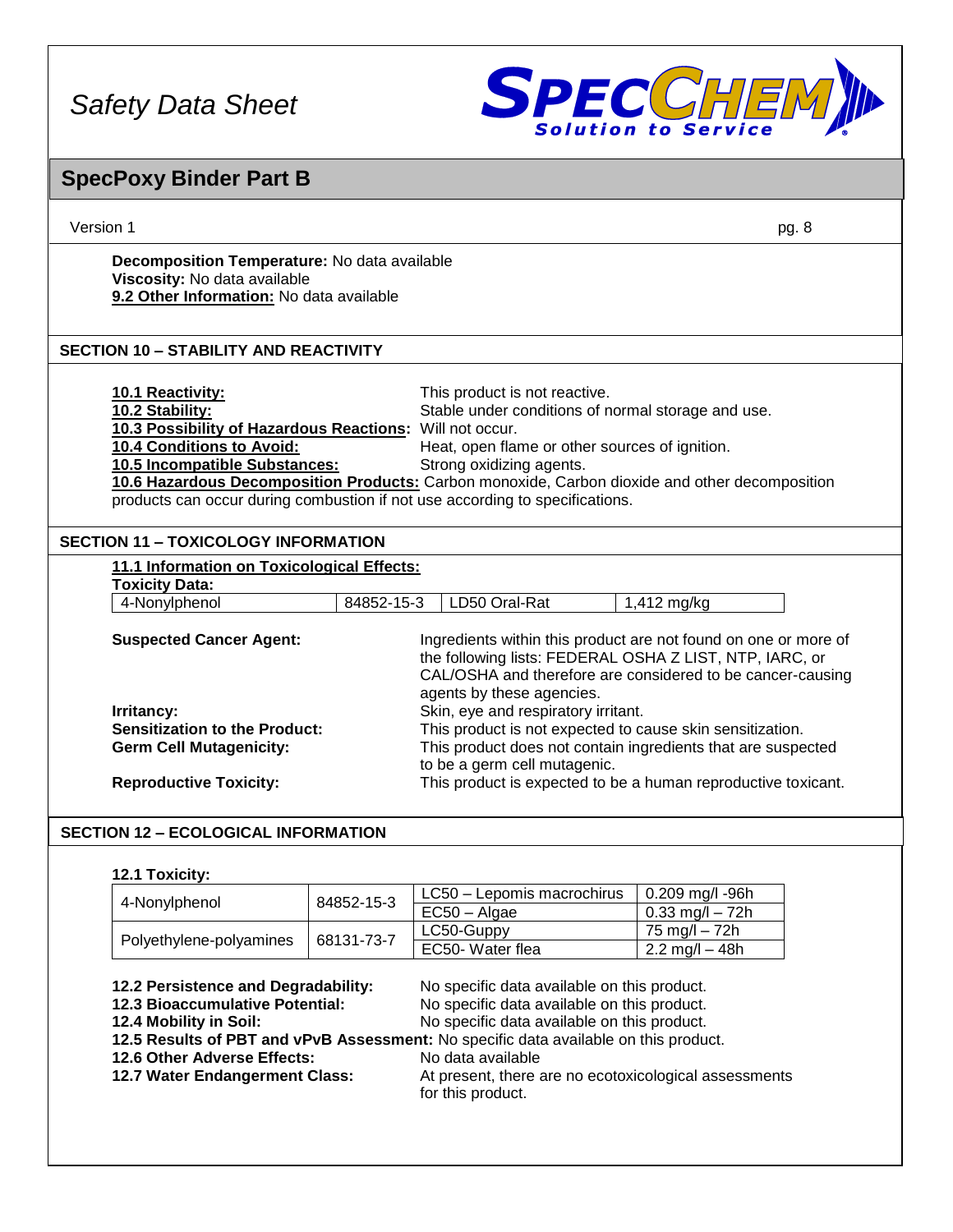

## **SpecPoxy Binder Part B**

Version 1 pg. 9

## **SECTION 13 – DISPOSAL CONSIDERATIONS**

## **13.1 Waste Treatment Methods:** Waste disposal must be in accordance with

**13.2 EU Waste Code:** 

appropriate U.S. Federal, State, and local regulations, those of Australia, EU Member States and Japan.<br>Not determined

## **SECTION 14 - TRANSPORTATION INFORMATION**

|                                              | This product is classified (per 49 CFR 172.101) by the U.S. Department of Transportation, as follows. |
|----------------------------------------------|-------------------------------------------------------------------------------------------------------|
| <b>UN Identification Number:</b>             | UN2735                                                                                                |
| <b>Proper Shipping Name:</b>                 | Amines Liquid Corrosive NOS                                                                           |
|                                              | (n-aminotheylpiperazine)                                                                              |
| <b>Hazard Class Number and Description:</b>  | Class 8 - Corrosive substances                                                                        |
| <b>Packing Group:</b>                        | Ш                                                                                                     |
| <b>DOT Label(s) Required:</b>                | Corrosive substances                                                                                  |
| <b>North American Emergency Response</b>     |                                                                                                       |
| <b>Guidebook Number:</b>                     | 153                                                                                                   |
| <b>14.2 Environmental Hazards:</b>           |                                                                                                       |
| <b>Marine Pollutant:</b>                     | The components of this product are designated by the                                                  |
|                                              | Department of Transportation to be Marine Pollutants                                                  |
|                                              | (49 CFR 172.101, Appendix B).                                                                         |
| <b>14.3 Special Precaution for User:</b>     | <b>None</b>                                                                                           |
| 14.4 International Air Transport Association |                                                                                                       |
| <b>Shipping Information (IATA):</b>          | This product is considered as dangerous goods.                                                        |
| 14.5 International Maritime Organization     |                                                                                                       |
| <b>Shipping Information (IMO):</b>           |                                                                                                       |
| <b>UN Identification Number:</b>             | UN2735                                                                                                |
| <b>Proper Shipping Name:</b>                 | Amines Liquid Corrosive NOS                                                                           |
|                                              | (n-aminotheylpiperazine)                                                                              |
| <b>Hazard Class Number and Description:</b>  | Class 8 – Corrosive substances                                                                        |
| <b>Packing Group:</b>                        | Ш                                                                                                     |
| <b>EMS-No:</b>                               | $F-A-S-B$                                                                                             |

## **SECTION 15 – REGULATORY INFORMATION**

**15.1 Safety, Health and Environmental Regulations Specific for the Substance or Mixture:** United States Regulations: **U.S. SARA Reporting Requirements:**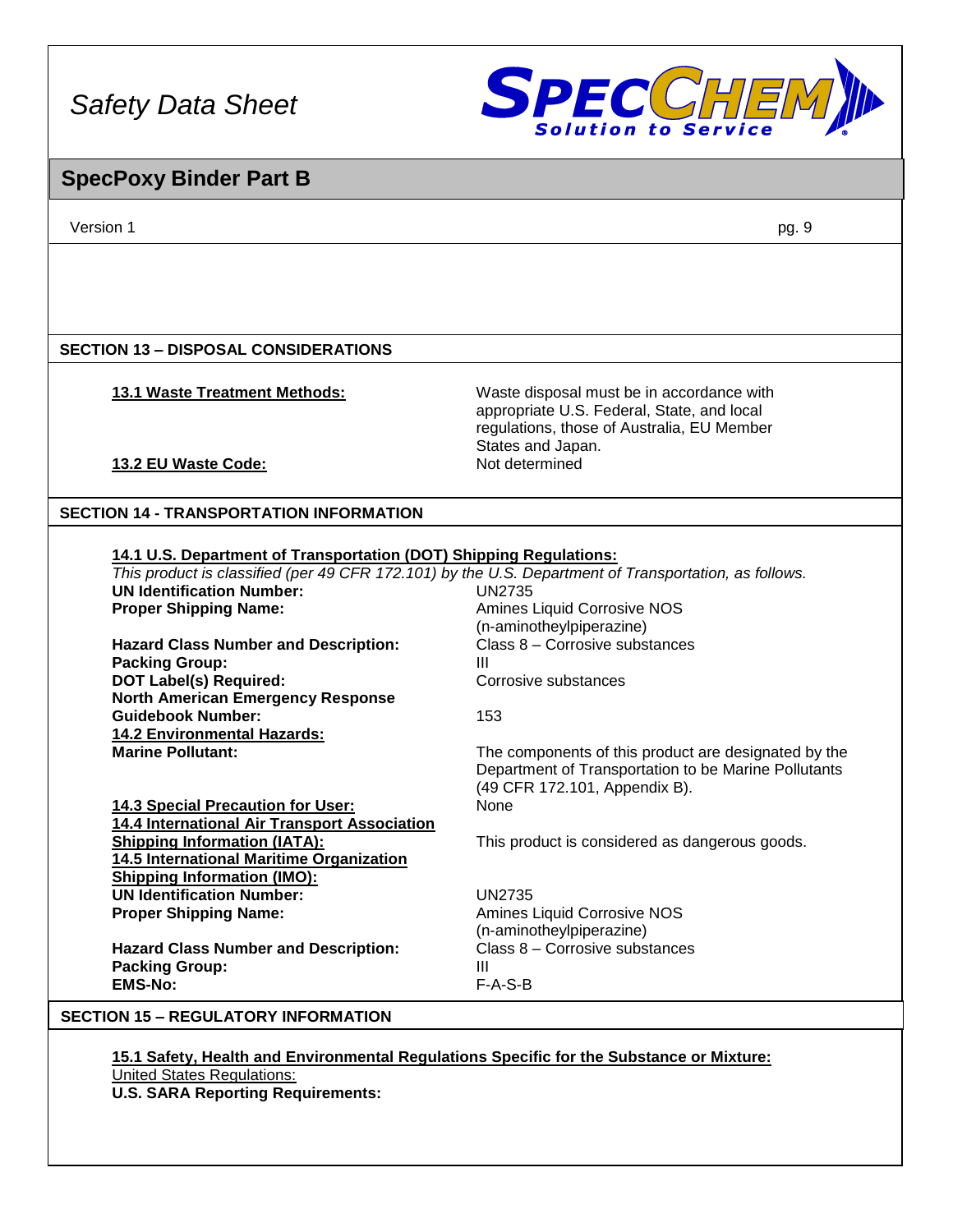

# **SpecPoxy Binder Part B**

| Version 1                                                                                                                                                                                                                      | pg. 10 |  |
|--------------------------------------------------------------------------------------------------------------------------------------------------------------------------------------------------------------------------------|--------|--|
| The components of this product are subject to the reporting requirements of Sections 302, 304, and 313 of<br>Title III of the Superfund Amendments and Reauthorization Act.<br><b>U.S. SARA 311/312:</b>                       |        |  |
| Acute Health: Yes; Chronic Health: Yes; Fire: No; Reactivity; No                                                                                                                                                               |        |  |
| <b>U.S. CERCLA Reportable Quantity:</b>                                                                                                                                                                                        |        |  |
| Not Applicable                                                                                                                                                                                                                 |        |  |
| <b>U.S. TSCA Inventory Status:</b>                                                                                                                                                                                             |        |  |
| The components of this product are listed on the TSCA Inventory or are exempted from listing.                                                                                                                                  |        |  |
| <b>Other U.S. Federal Regulations:</b>                                                                                                                                                                                         |        |  |
| None known                                                                                                                                                                                                                     |        |  |
| <b>California Safe Drinking Water and Toxic Enforcement Act (Proposition 66):</b>                                                                                                                                              |        |  |
| This product does not contain ingredients on the Proposition 65 Lists.                                                                                                                                                         |        |  |
| <b>15.2 Canadian Regulations:</b>                                                                                                                                                                                              |        |  |
| <b>Canadian DSL/NDSL Inventory Status:</b>                                                                                                                                                                                     |        |  |
| Components are DSL Listed, NDSL Listed and/or are exempt from listing                                                                                                                                                          |        |  |
| <b>Other Canadian Regulations:</b>                                                                                                                                                                                             |        |  |
| Not applicable                                                                                                                                                                                                                 |        |  |
| <b>Canadian Environmental Protection Act (CEPA) Priorities Substances Lists:</b>                                                                                                                                               |        |  |
| This product has been classified in accordance with the hazard criteria of the Controlled Products                                                                                                                             |        |  |
| Regulations and the MSDS contains all of the information required by those regulations.                                                                                                                                        |        |  |
| <b>Canadian WHMIS Classification and Symbols:</b>                                                                                                                                                                              |        |  |
| This product is Class E, Corrosive, and D2B, Materials causing other toxic effects, per WHMIS Controlled                                                                                                                       |        |  |
| Product Regulations.                                                                                                                                                                                                           |        |  |
|                                                                                                                                                                                                                                |        |  |
| 15.3 European Economic Community Information:                                                                                                                                                                                  |        |  |
| This product meets the definition of a hazardous substance or preparation as defined by the European<br>Union Council Directives 67/548/EEC, 1999/45/EC, 1272/2008/EC and subsequent Directives. See Section<br>2 for Details. |        |  |
| <b>Chemical Safety Assessment:</b>                                                                                                                                                                                             |        |  |
| No Chemical Safety Assessment has been carried out for this substance/mixture by the supplier.                                                                                                                                 |        |  |
| 15.4 Australian Information for Product:                                                                                                                                                                                       |        |  |
| Components of this product are listed on the International Chemical Inventory list.                                                                                                                                            |        |  |
| 15.5 Japanese Information for Product:                                                                                                                                                                                         |        |  |
| Japanese Minister of International Trade and Industry (MITI) Status: The components of this product are not                                                                                                                    |        |  |
| listed as Class I specified Chemical Substances, Class II Specified Chemical Substances, or Designated                                                                                                                         |        |  |
| Chemical Substances by the Japanese MITI.                                                                                                                                                                                      |        |  |
| <b>15.6 International Chemical Inventories:</b>                                                                                                                                                                                |        |  |
| Listing of the components on individual country Chemical Inventories is as follows:<br>Australian Inventory of Chemical Substances (AICS): Listed                                                                              |        |  |
| Korean Existing Chemicals List (ECL): Listed                                                                                                                                                                                   |        |  |
| Japanese Existing National Inventory of Chemical Substances (ENCS): Listed                                                                                                                                                     |        |  |
| Philippines Inventory if Chemicals and Chemical Substances (PICCS): Listed                                                                                                                                                     |        |  |
|                                                                                                                                                                                                                                |        |  |
| U.S. TSCA: Listed                                                                                                                                                                                                              |        |  |